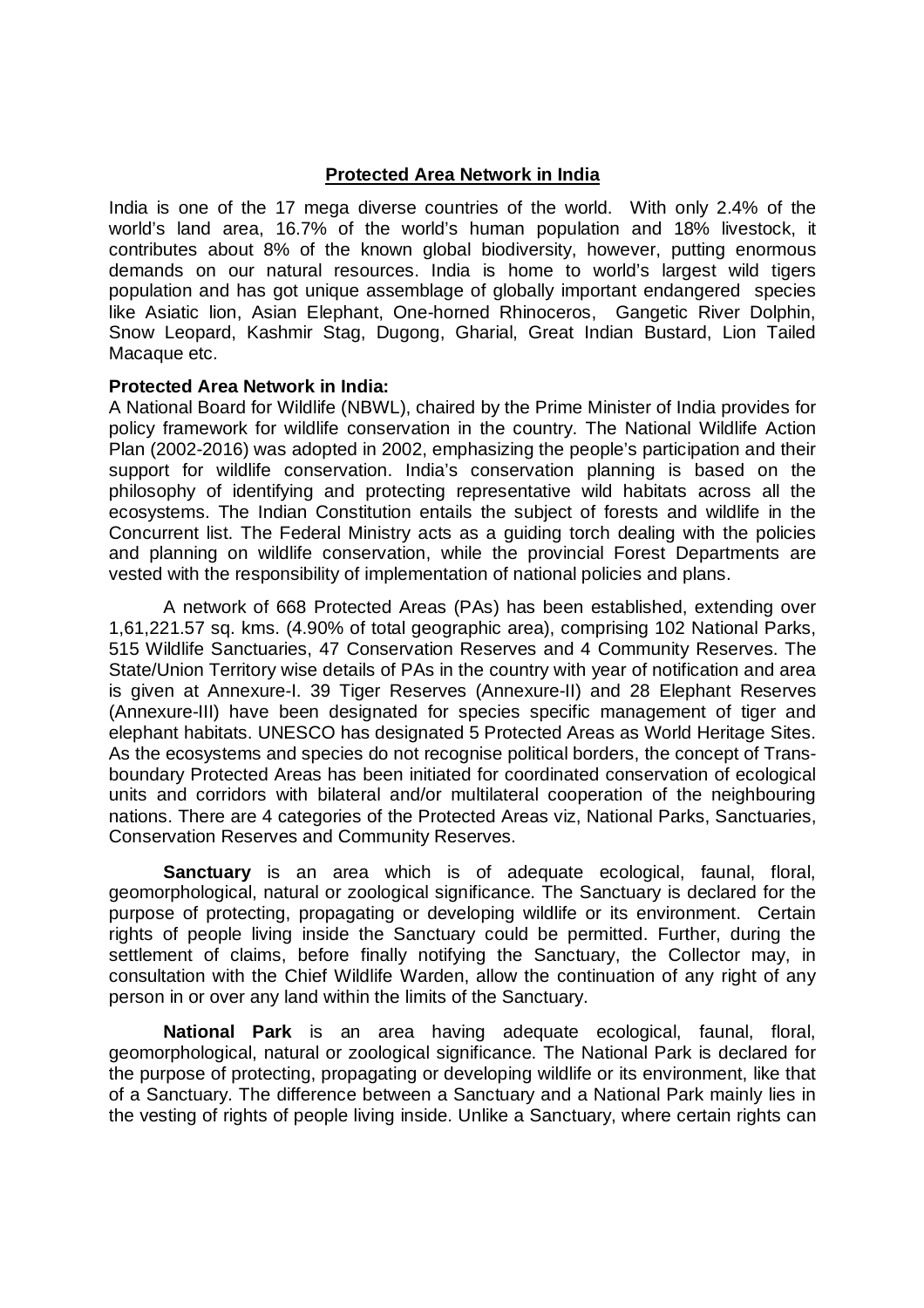be allowed, in a National Park, no rights are allowed. No grazing of any livestock shall also be permitted inside a National Park while in a Sanctuary, the Chief Wildlife Warden may regulate, control or prohibit it. In addition, while any removal or exploitation of wildlife or forest produce from a Sanctuary requires the recommendation of the State Board for Wildlife, removal etc., from a National Park requires recommendation of the National Board for Wildlife (*However, as per orders of Hon'ble Supreme Court dated 9th May 2002 in Writ Petition (Civil) No. 337 of 1995, such removal/ exploitation from a Sanctuary also requires recommendation of the Standing Committee of National Board for Wildlife*).

**Conservation Reserves** can be declared by the State Governments in any area owned by the Government, particularly the areas adjacent to National Parks and Sanctuaries and those areas which link one Protected Area with another. Such declaration should be made after having consultations with the local communities. Conservation Reserves are declared for the purpose of protecting landscapes, seascapes, flora and fauna and their habitat. The rights of people living inside a Conservation Reserve are not affected.

**Community Reserves** can be declared by the State Government in any private or community land, not comprised within a National Park, Sanctuary or a Conservation Reserve, where an individual or a community has volunteered to conserve wildlife and its habitat. Community Reserves are declared for the purpose of protecting fauna, flora and traditional or cultural conservation values and practices. As in the case of a Conservation Reserve, the rights of people living inside a Community Reserve are not affected.

### **Regulations/ laws relating to Protected Areas (PAs):**

The PAs are constituted and governed under the provisions of the Wild Life (Protection) Act, 1972, which has been amended from time to time, with the changing ground realities concerning wildlife crime control and PAs management. Implementation of this Act is further complemented by other Acts viz. Indian Forest Act, 1927, Forest (Conservation) Act, 1980, Environment (Protection) Act, 1986 and Biological Diversity Act, 2002 and the Scheduled Tribes and Other Traditional Forest Dwellers (Recognition of Forest Rights) Act, 2006. The Wildlife Crime Control Bureau of the Central Government supplements the efforts of provincial governments in wildlife crime control through enforcement of CITES and control of wildlife crimes having cross-border, interstate and international ramifications. In order to strengthen and synergise global wildlife conservation efforts, India is a party to major international conventions viz. Convention on International Trade in Endangered Species of wild fauna and flora (CITES), International Union for Conservation of Nature (IUCN), International Convention for the Regulation of Whaling, UNESCO-World Heritage Committee and Convention on Migratory Species (CMS).

**Main issues concerning the management of Protected Areas:** Wildlife conservation and management in India is currently facing a myriad of complex challenges that are both ecological and social in nature. Issues such as habitat loss/fragmentation, overuse of biomass resources in the context of biotic pressures,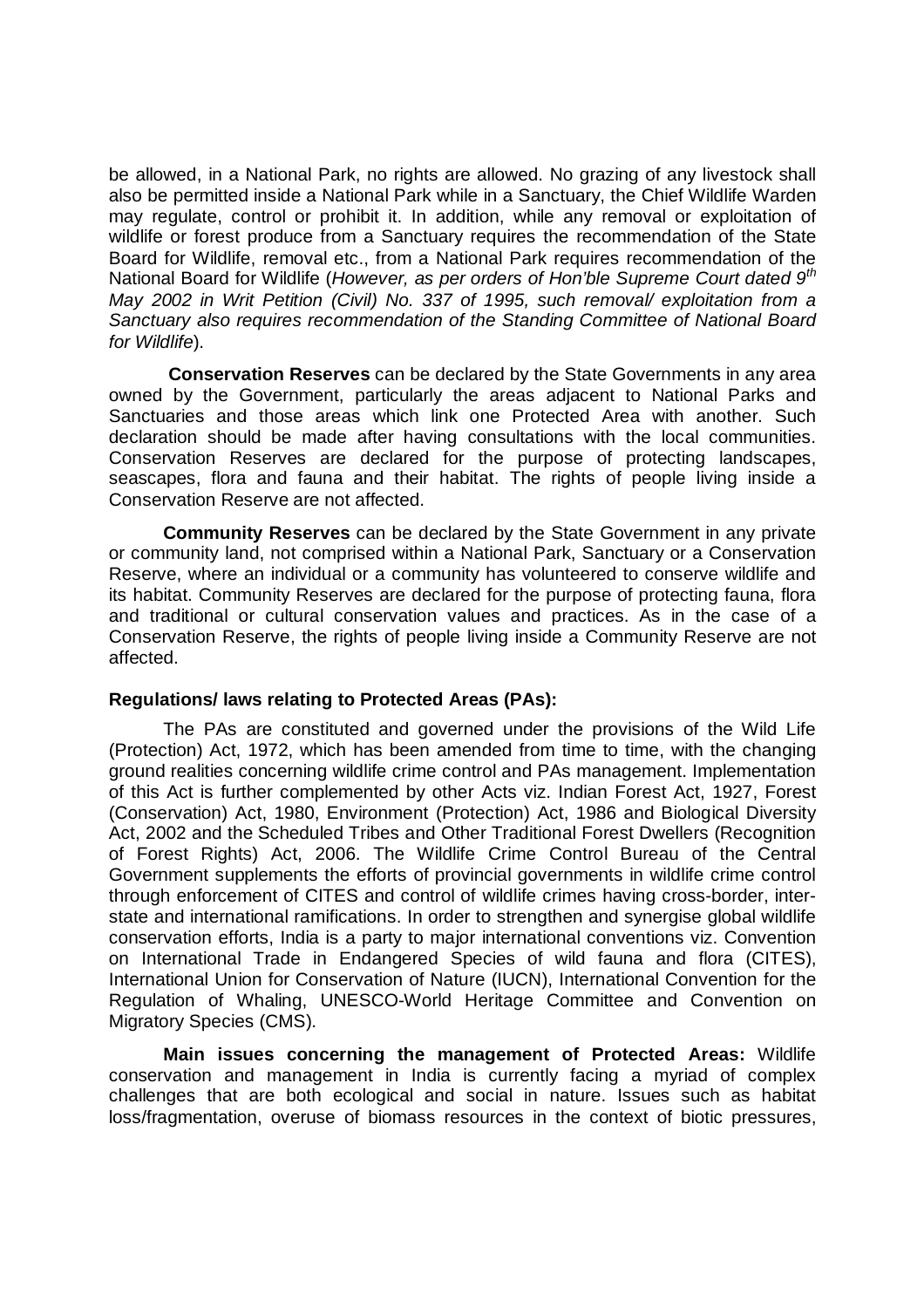increasing human-wildlife conflicts, livelihood dependence on forests and wildlife resources, poaching and illegal trade in wildlife parts and products, need for maintaining a broad base of public support for wildlife conservation exemplify and characterize the contemporary wildlife conservation scenario in India. The government and the civil society are taking several measures to address these issues. Improved synergies and better coordination amongst the wide array of stakeholders are needed to meet the challenges of conserving India's diverse wilderness resources.

| S.No.                   | State/UT                 | No.<br>of<br><b>National</b><br><b>Parks</b> | No.<br>of<br><b>Wildlife</b><br><b>Sanctuaries</b> | No.<br>of<br><b>Conservatio</b><br>n Reserves | No.<br><b>of</b><br><b>Community</b><br><b>Reserves</b> |
|-------------------------|--------------------------|----------------------------------------------|----------------------------------------------------|-----------------------------------------------|---------------------------------------------------------|
| $\mathbf{1}$            | Andhra Pradesh           | 6                                            | 21                                                 | 0                                             | 0                                                       |
| $\overline{2}$          | <b>Arunachal Pradesh</b> | $\overline{2}$                               | $\overline{11}$                                    | $\overline{0}$                                | $\overline{0}$                                          |
| $\overline{3}$          | Assam                    | $\overline{5}$                               | 18                                                 | $\overline{0}$                                | $\mathbf 0$                                             |
| $\overline{\mathbf{4}}$ | <b>Bihar</b>             | $\overline{1}$                               | 12                                                 | $\overline{0}$                                | $\overline{0}$                                          |
| 5                       | Chhatisgarh              | $\overline{3}$                               | 11                                                 | $\overline{0}$                                | $\overline{0}$                                          |
| $\overline{6}$          | Goa                      | $\overline{1}$                               | $\overline{6}$                                     | $\overline{0}$                                | $\overline{0}$                                          |
| $\overline{7}$          | Gujarat                  | $\overline{4}$                               | $\overline{23}$                                    | $\mathbf{1}$                                  | $\overline{0}$                                          |
| 8                       | Haryana                  | $\overline{2}$                               | 8                                                  | $\overline{2}$                                | $\overline{0}$                                          |
| 9                       | <b>Himachal Pradesh</b>  | $\overline{5}$                               | 32                                                 | $\overline{0}$                                | $\overline{0}$                                          |
| $\overline{10}$         | Jammu &Kashmir           | $\overline{4}$                               | $\overline{15}$                                    | $\overline{34}$                               | $\overline{0}$                                          |
| 11                      | Jharkhand                | $\mathbf{1}$                                 | 11                                                 | $\overline{0}$                                | $\overline{0}$                                          |
| $\overline{12}$         | Karnataka                | $\overline{5}$                               | $\overline{22}$                                    | $\overline{2}$                                | $\mathbf 1$                                             |
| 13                      | Kerala                   | 6                                            | 16                                                 | $\mathbf 0$                                   | 1                                                       |
| $\overline{14}$         | Madhya Pradesh           | $\overline{9}$                               | $\overline{25}$                                    | $\overline{0}$                                | $\overline{0}$                                          |
| $\overline{15}$         | Maharashtra              | $\overline{6}$                               | $\overline{35}$                                    | $\overline{1}$                                | $\overline{0}$                                          |
| 16                      | Manipur                  | 1                                            | 1                                                  | $\mathbf 0$                                   | $\overline{0}$                                          |
| 17                      | Meghalaya                | $\overline{2}$                               | 3                                                  | $\overline{0}$                                | $\overline{0}$                                          |
| 18                      | Mizoram                  | $\overline{2}$                               | $\overline{8}$                                     | $\overline{0}$                                | $\overline{0}$                                          |
| 19                      | Nagaland                 | $\overline{1}$                               | $\overline{3}$                                     | $\overline{0}$                                | $\overline{0}$                                          |
| 20                      | Orissa                   | $\overline{2}$                               | $\overline{18}$                                    | $\overline{0}$                                | $\overline{0}$                                          |
| 21                      | Punjab                   | $\overline{0}$                               | 12                                                 | $\mathbf 1$                                   | $\overline{2}$                                          |
| 22                      | Rajasthan                | $\overline{5}$                               | 25                                                 | 3                                             | $\overline{0}$                                          |
| 23                      | <b>Sikkim</b>            | $\overline{1}$                               | $\overline{7}$                                     | $\mathbf 0$                                   | $\overline{0}$                                          |
| 24                      | <b>Tamil Nadu</b>        | $\overline{5}$                               | 21                                                 | 1                                             | $\overline{0}$                                          |
| 25                      | Tripura                  | $\overline{2}$                               | $\overline{4}$                                     | $\overline{0}$                                | $\overline{0}$                                          |
| 26                      | <b>Uttar Pradesh</b>     | $\overline{1}$                               | 23                                                 | $\overline{0}$                                | $\overline{0}$                                          |
| $\overline{27}$         | Uttaranchal              | $\overline{6}$                               | 6                                                  | $\overline{2}$                                | $\mathbf 0$                                             |
| 28                      | West Bengal              | $\overline{5}$                               | 15                                                 | $\mathbf 0$                                   | 0                                                       |
| 29                      | Andaman<br>&<br>Nicobar  | $\overline{9}$                               | 96                                                 | $\overline{0}$                                | $\overline{0}$                                          |
| 30                      | Chandigarh               | $\mathbf 0$                                  | $\overline{2}$                                     | $\mathbf 0$                                   | $\mathbf 0$                                             |

#### **State-wise details of the Protected Area Network of the country**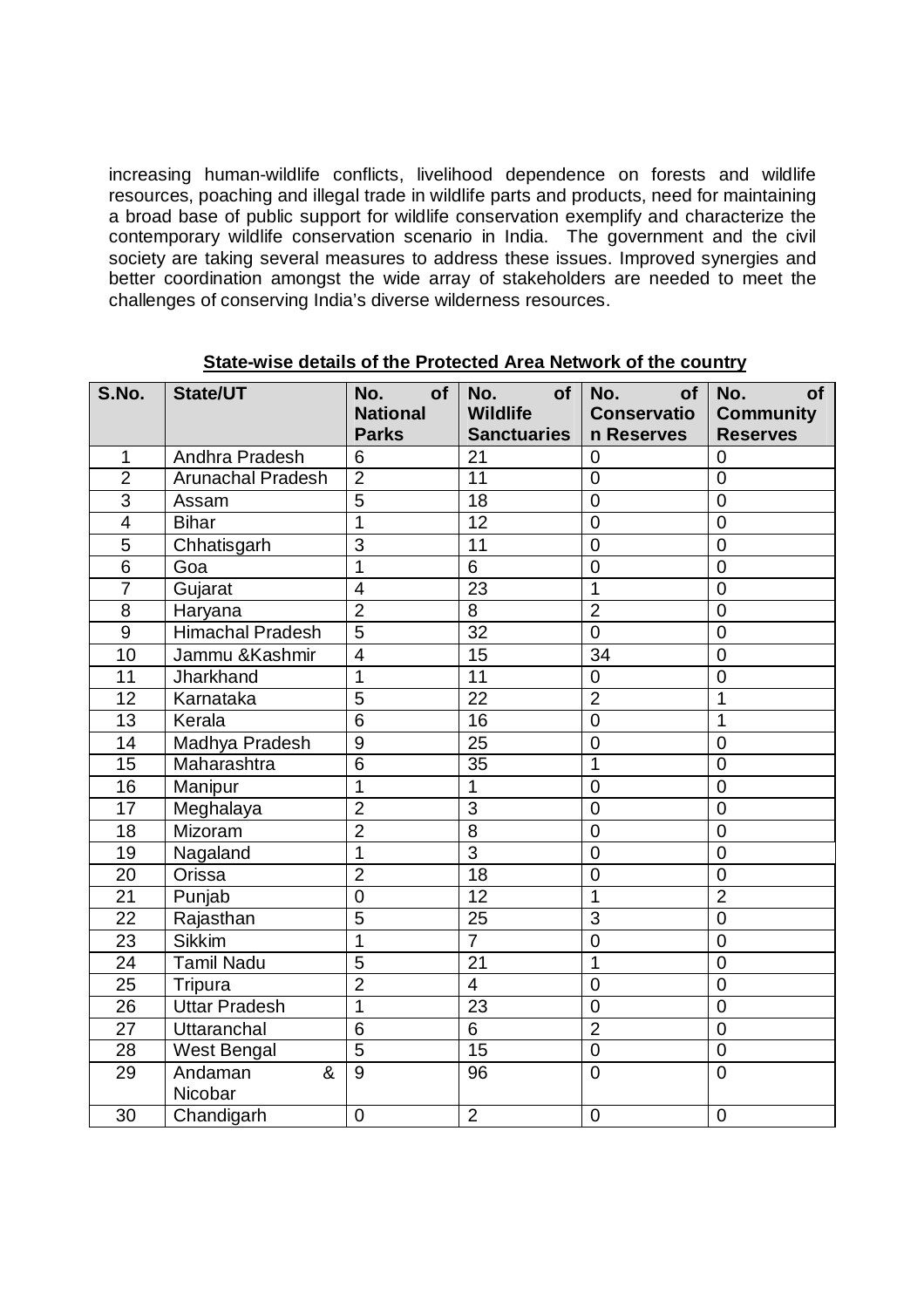| 31 | Dadar & Nagar 0 |     |     |    |  |
|----|-----------------|-----|-----|----|--|
|    | Haweli          |     |     |    |  |
| 32 | Lakshadweep     |     |     |    |  |
| 33 | Daman & Diu     |     |     |    |  |
| 34 | Delhi           |     |     |    |  |
| 35 | Pondicherry     |     |     |    |  |
|    | <b>TOTAL</b>    | 102 | 515 | 47 |  |

### **Centrally Sponsored Schemes for Wildlife Conservation**

The Ministry of Environment and Forests provides some financial assistance to the State/Union Territory Governments for protection and management of the Protected Areas under the three main Centrally Sponsored Schemes viz.,

- Integrated Development of Wildlife Habitats
- Project Tiger
- Project Elephant

Funds released under the above schemes during the XI Five Year Plan are as under: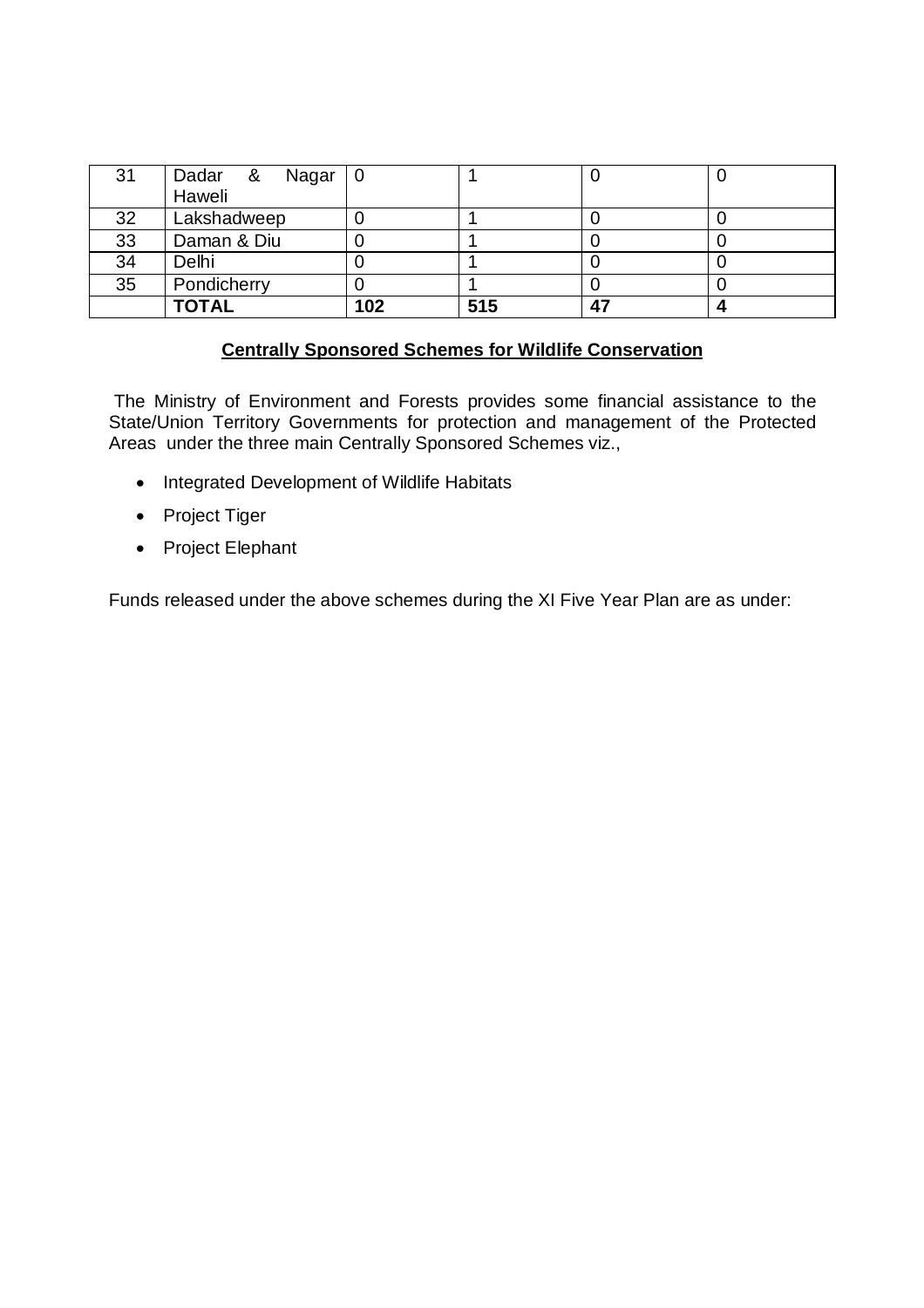### **Funds Released under the CSS- "Integrated Development of Wildlife Habitats" during XI Five Year Plan**

## **(Rs. In Lakhs)**

| SI. No.           | <b>Name of the State/UTs</b> | $2007 - 08$         | 2008-09  | 2009-10            | 2010-11  |
|-------------------|------------------------------|---------------------|----------|--------------------|----------|
| 1.                | A& N Islands                 | 82.86               | 73.48    | 85.91              | 87.872   |
| $\overline{2}$ .  | Andhra Pradesh               | 168.055             | 92.378   | 102.02             | 64.341   |
| 3.                | <b>Arunachal Pradesh</b>     | 125.05              | 193.31   | 193.14             | 213.197  |
| $\overline{4}$ .  | Assam                        | 81.775              | 161.095  | 114.79             | 186.63   |
| 5.                | <b>Bihar</b>                 | 4.00                | 37.558   | 42.29              | 19.889   |
| 7.                | Chhattisgarh                 | 379.197             | 323.235  | 851.15             | 281.966  |
| 8.                | Chandigarh                   | 0.00                | 0.00     | 0.00               | 12.29    |
| 9.                | Dadra & Nagar Haveli         | $\overline{1}$ 1.78 | 15.62    | 14.88              | 0.00     |
| 10.               | Goa                          | 31.59               | 41.94    | 71.03              | 32.879   |
| 11.               | Gujarat                      | 332.084             | 318.52   | 426.10             | 1106.749 |
| 12.               | Haryana                      | 70.03               | 86.02    | 17.22              | 15.114   |
| 13.               | <b>Himachal Pradesh</b>      | 233.319             | 241.983  | 265.92             | 253.80   |
| 14.               | Jammu & Kashmir              | 221.54              | 470.87   | 375.397            | 537.336  |
| 15.               | Jharkhand                    | 98.128              | 99.753   | 80.267             | 63.64    |
| 16.               | Karnataka                    | 630.643             | 625.150  | 566.71             | 412.252  |
| 17.               | Kerala                       | 493.574             | 864.96   | 432.48             | 366.786  |
| 18.               | <b>Madhya Pradesh</b>        | 800.915             | 613.34   | 541.98             | 635.366  |
| 19.               | Maharashtra                  | 331.325             | 390.22   | 273.679            | 343.32   |
| 20.               | Manipur                      | 105.894             | 100.095  | 118.31             | 88.316   |
| 21.               | Meghalaya                    | 64.88               | 58.007   | 59.75              | 58.03    |
| 22.               | Mizoram                      | 169.46              | 289.09   | 186.85             | 707.763  |
| $\overline{23}$ . | Nagaland                     | 19.11               | 28.415   | 34.115             | 33.595   |
| 24.               | Orissa                       | 357.081             | 576.88   | 390.95             | 315.331  |
| 25.               | Punjab                       | 0.00                | 40.29    | 36.26              | 25.12    |
| 26.               | Rajasthan                    | 347.24              | 414.58   | 496.746            | 348.068  |
| 27.               | <b>Sikkim</b>                | 159.22              | 187.73   | 240.93             | 183.78   |
| 28.               | <b>Tamil Nadu</b>            | 274.64              | 727.91   | 518.67             | 334.449  |
| 29.               | Tripura                      | 36.00               | 0.00     | $\overline{13.00}$ | 2.84     |
| 30.               | <b>Uttar Pradesh</b>         | 332.362             | 307.173  | 274.45             | 296.179  |
| 31.               | <b>Uttarakhand</b>           | 76.671              | 216.09   | 145.08             | 134.90   |
| $\overline{32}$ . | <b>West Bengal</b>           | 356.215             | 345.78   | 381.318            | 276.385  |
| 33.               | Delhi                        | 0.00                | 0.00     | 0.00               | 0.00     |
| 34.               | Daman & Diu                  | 4.721               | 6.12     | 6.05               | 0.00     |
|                   | <b>TOTAL</b>                 | 6399.359            | 7947.592 | 7357.442           | 7438.183 |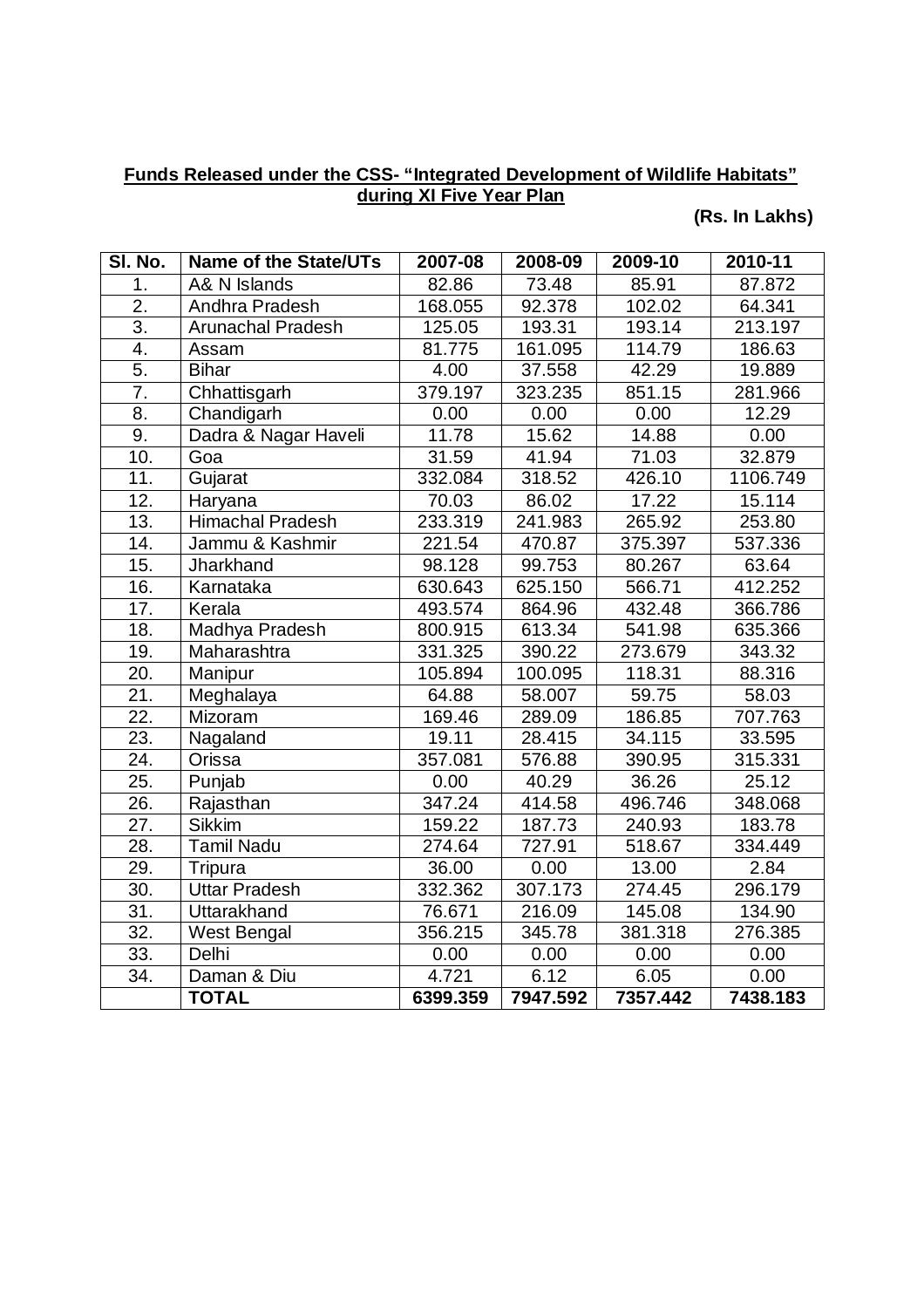### **DETAILS OF FUNDS RELEASED UNDER THE CENTRALLY SPONSORED SCHEME "PROJECT TIGER" DURING XI Five Year Plan**

### **(Rs in lakhs)**

| SI. No.        | <b>States</b>            | <b>Release</b><br>2007-08 | <b>Release</b><br>2008-09 | <b>Release</b><br>2009 -10 | <b>Release</b><br>2010-11 |
|----------------|--------------------------|---------------------------|---------------------------|----------------------------|---------------------------|
| $\mathbf{1}$   | Andhra Pradesh           | 73.9175                   | 56.9830                   | 138.2540                   | 155.6450                  |
| $\overline{2}$ | <b>Arunachal Pradesh</b> | 110.2542                  | 246.1710                  | 64.7100                    | 226.7020                  |
| 3              | Assam                    | 95.6140                   | 1092.3790                 | 194.2900                   | 1509.4720                 |
| 4              | <b>Bihar</b>             | 98.3205                   | 49.6730                   | 8.8560                     | 158.3550                  |
| 5              | Chhattisgarh             | 35.2250                   | 169.8700                  | 1383.5020                  | 1813.7250                 |
| 6              | Jharkhand                | 45.1600                   | 115.3770                  | 117.1386                   | 130.6160                  |
| $\overline{7}$ | Karnataka                | 1159.7149                 | 689.8390                  | 657.0620                   | 1660.0500                 |
| 8              | Kerala                   | 153.2449                  | 267.0900                  | 311.4200                   | 323.4600                  |
| 9              | Madhya Pradesh           | 2975.9411                 | 6998.5420                 | 2582.4762                  | 3962.730                  |
| 10             | Maharashtra              | 295.7191                  | 411.1250                  | 373.5170                   | 2789.0600                 |
| 11             | Mizoram                  | 82.9000                   | 241.4500                  | 2171.000                   | 187.6900                  |
| 12             | Orissa                   | 43.2800                   | 625.9900                  | 221.7400                   | 815.2900                  |
| 13             | Rajasthan                | 410.6800                  | 2708.9500                 | 10694.1700                 | 2368.925                  |
| 14             | <b>Tamil Nadu</b>        | 45.0000                   | 690.8060                  | 258.3540                   | 520.9450                  |
| 15             | Uttarakhand              | 202.0050                  | 462.8500                  | 246.2050                   | 339.9450                  |
| 16             | <b>Uttar Pradesh</b>     | 134.8900                  | 417.5130                  | 431.5170                   | 407.4600                  |
| 17             | West Bengal              | 308.6741                  | 228.3940                  | 298.7850                   | 502.4800                  |
|                | <b>Total</b>             | 6,270.5403                | 15,473.002                | 20,152.997                 | 17,872.391                |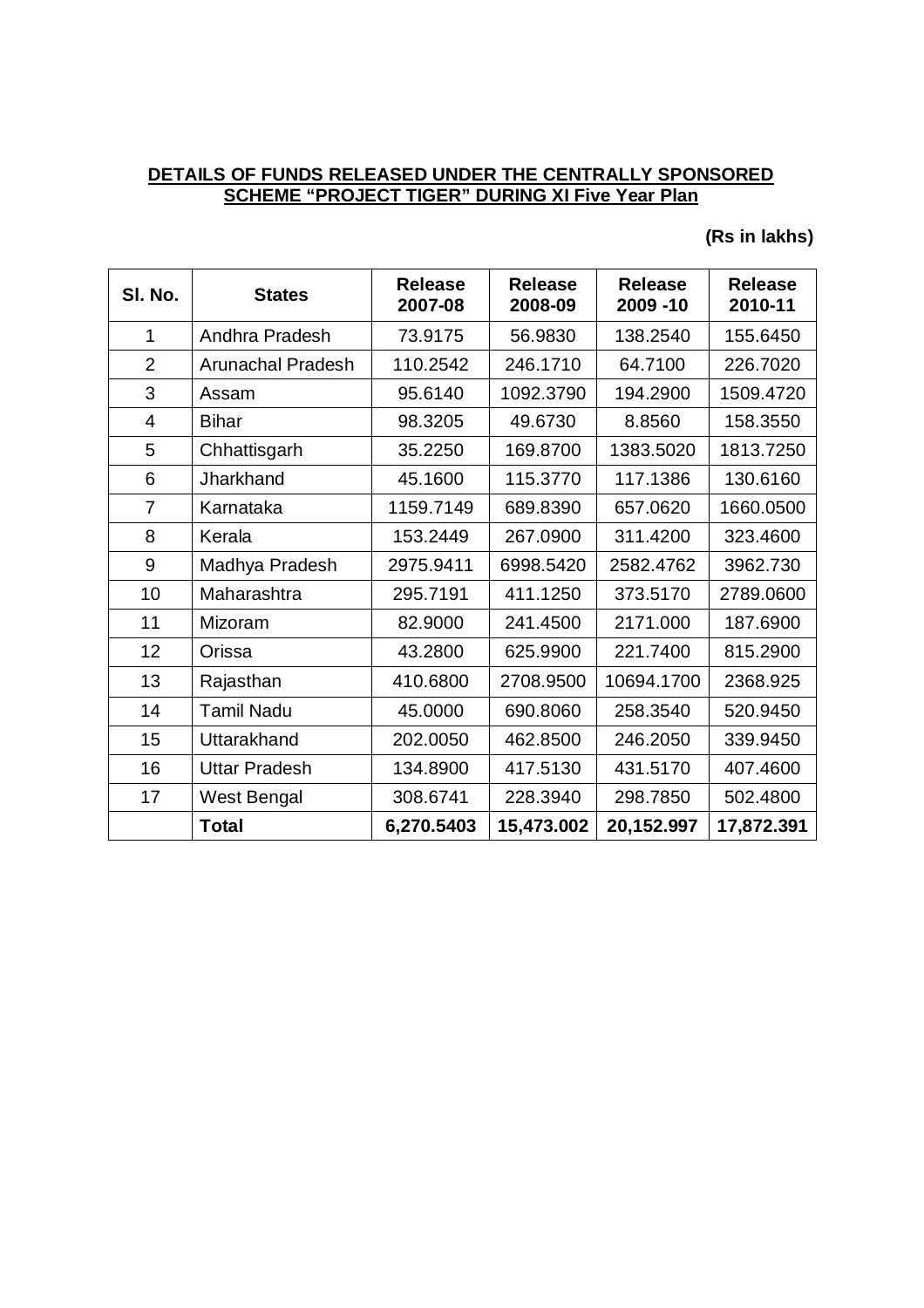### **STATE WISE FUNDS RELEASED UNDER PROJECT ELEPHANT During XI Five Year Plan**

# **(In Rs Lakh)**

| SI.No.         | <b>States</b>            | 2007-08  | 2008-09  | 2009-10 | 2010-11  |
|----------------|--------------------------|----------|----------|---------|----------|
| 1              | Andhra Pradesh           | 60.00    | 45.00    | 17.85   | 15.00    |
| $\overline{2}$ | <b>Arunachal Pradesh</b> | 54.50    | 65.00    | 60.00   | 10.00    |
| 3              | Assam                    | 144.00   | 175.19   | 160.26  | 139.55   |
| $\overline{4}$ | Chhatisgarh              | 83.77    | 60.43    | 111.22  | 75.00    |
| 5              | Haryana                  | 0.00     | 0.00     | 0.00    | 100.00   |
| 6              | Jharkhand                | 132.17   | 80.00    | 80.00   | 80.00    |
| $\overline{7}$ | Karnataka                | 212.65   | 249.00   | 247.16  | 300.76   |
| 8              | Kerala                   | 147.70   | 356.80   | 286.70  | 265.39   |
| 9              | Maharashtra              | 56.86    | 77.76    | 49.18   | 29.00    |
| 10             | Meghalaya                | 68.39    | 50.00    | 80.483  | 103.838  |
| 11             | Mizoram                  | 1.33     | 0.00     | 0.00    | 0.00     |
| 12             | Nagaland                 | 26.60    | 17.45    | 50.00   | 41.30    |
| 13             | Orissa                   | 148.50   | 180.60   | 100.00  | 113.50   |
| 14             | <b>Tamil Nadu</b>        | 124.978  | 269.163  | 358.58  | 226.879  |
| 15             | Tripura                  | 12.00    | 28.96    | 14.80   | 0.00     |
| 16             | <b>Uttar Pradesh</b>     | 55.33    | 58.24    | 38.45   | 80.15    |
| 17             | Uttarakhand              | 126.46   | 209.45   | 221.55  | 206.82   |
| 18             | West Bengal              | 185.725  | 176.096  | 207.06  | 410.406  |
|                | <b>Total</b>             | 1640.963 | 2099.139 | 990.44  | 2197.593 |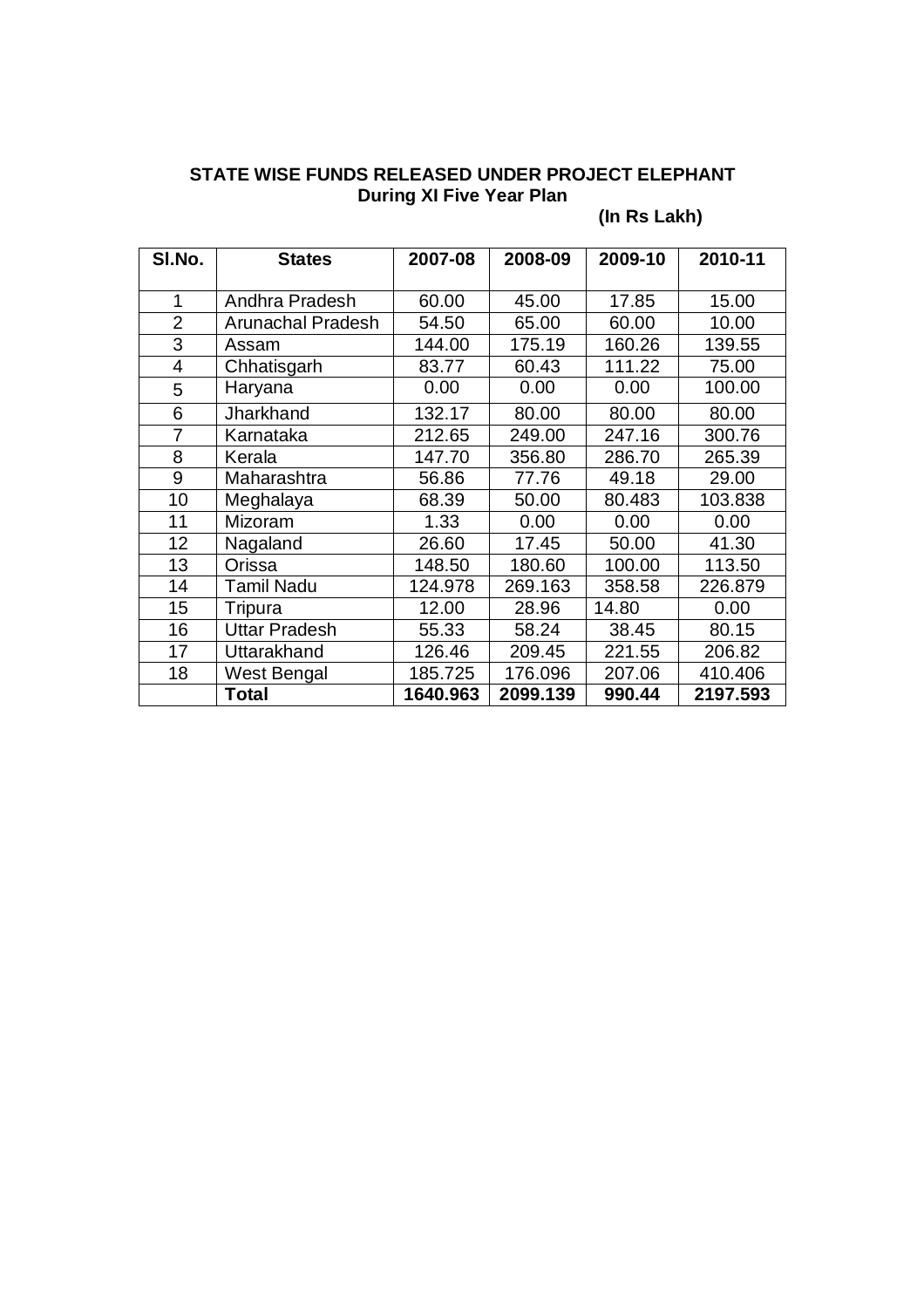# **Annexure-I**

### **Details of State Wise Protected Areas in India**

(as on 01.09.2011)

(Area in sq.km.)

|                | <b>ANDAMAN AND NICOBAR ISLANDS</b>           |                                |                   |  |  |
|----------------|----------------------------------------------|--------------------------------|-------------------|--|--|
|                | Name of the PA                               | Year of<br><b>Notification</b> | <b>Total Area</b> |  |  |
| A              | <b>National Parks</b>                        |                                |                   |  |  |
| 1              | Campbell Bay NP                              | 1996                           | 426.23            |  |  |
| $\overline{2}$ | Galathea Bay NP                              | 1992                           | 110               |  |  |
| 3              | Mahatama<br>Gandhi<br>Marine<br>(Wandoor) NP | 1999                           | 281.5             |  |  |
| 4              | Middle Button Island NP                      | 1996                           | 0.44              |  |  |
| 5              | <b>Mount Harriett NP</b>                     | 1996                           | 46.62             |  |  |
| 6              | North Button Island NP                       | 1996                           | 0.44              |  |  |
| 7              | Rani Jhansi Marine NP                        | 1996                           | 256.14            |  |  |
| 8              | Saddle Peak NP                               | 1996                           | 32.54             |  |  |
| 9              | South Button Island NP                       | 1996                           | 0.03              |  |  |
|                | <b>Total</b>                                 |                                | 1153.94           |  |  |
| В              | <b>Wildlife Sanctuary</b>                    |                                |                   |  |  |
| 1              | Arial Island WLS                             | 1987                           | 0.05              |  |  |
| $\overline{2}$ | <b>Bamboo Island WLS</b>                     | 1987                           | 0.05              |  |  |
| 3              | <b>Barren Island WLS</b>                     | 1997                           | 8.1               |  |  |
| 4              | <b>Battimalv Island WLS</b>                  | 1985                           | 2.23              |  |  |
| 5              | <b>Belle Island WLS</b>                      | 1987                           | 0.08              |  |  |
| 6              | <b>Benett Island WLS</b>                     | 1987                           | 3.46              |  |  |
| $\overline{7}$ | <b>Bingham Island WLS</b>                    | 1987                           | 0.08              |  |  |
| 8              | <b>Blister Island WLS</b>                    | 1987                           | 0.26              |  |  |
| 9              | <b>Bluff Island WLS</b>                      | 1987                           | 1.14              |  |  |
| 10             | <b>Bondoville Island WLS</b>                 | 1987                           | 2.55              |  |  |
| 11             | <b>Brush Island WLS</b>                      | 1987                           | 0.23              |  |  |
| 12             | <b>Buchanan Island WLS</b>                   | 1987                           | 9.33              |  |  |
| 13             | Chanel Island WLS                            | 1987                           | 0.13              |  |  |
| 14             | Cinque Islands WLS                           | 1987                           | 9.51              |  |  |
| 15             | Clyde Island WLS                             | 1987                           | 0.54              |  |  |
| 16             | Cone Island WLS                              | 1987                           | 0.65              |  |  |
| 17             | Curlew (B.P.) Island WLS                     | 1987                           | 0.16              |  |  |
| 18             | <b>Curlew Island WLS</b>                     | 1987                           | 0.03              |  |  |
| 19             | Cuthbert Bay WLS                             | 1997                           | 5.82              |  |  |
| 20             | Defence Island WLS                           | 1987                           | 10.49             |  |  |
| 21             | Dot Island WLS                               | 1987                           | 0.13              |  |  |
| 22             | Dottrell Island WLS                          | 1987                           | 0.13              |  |  |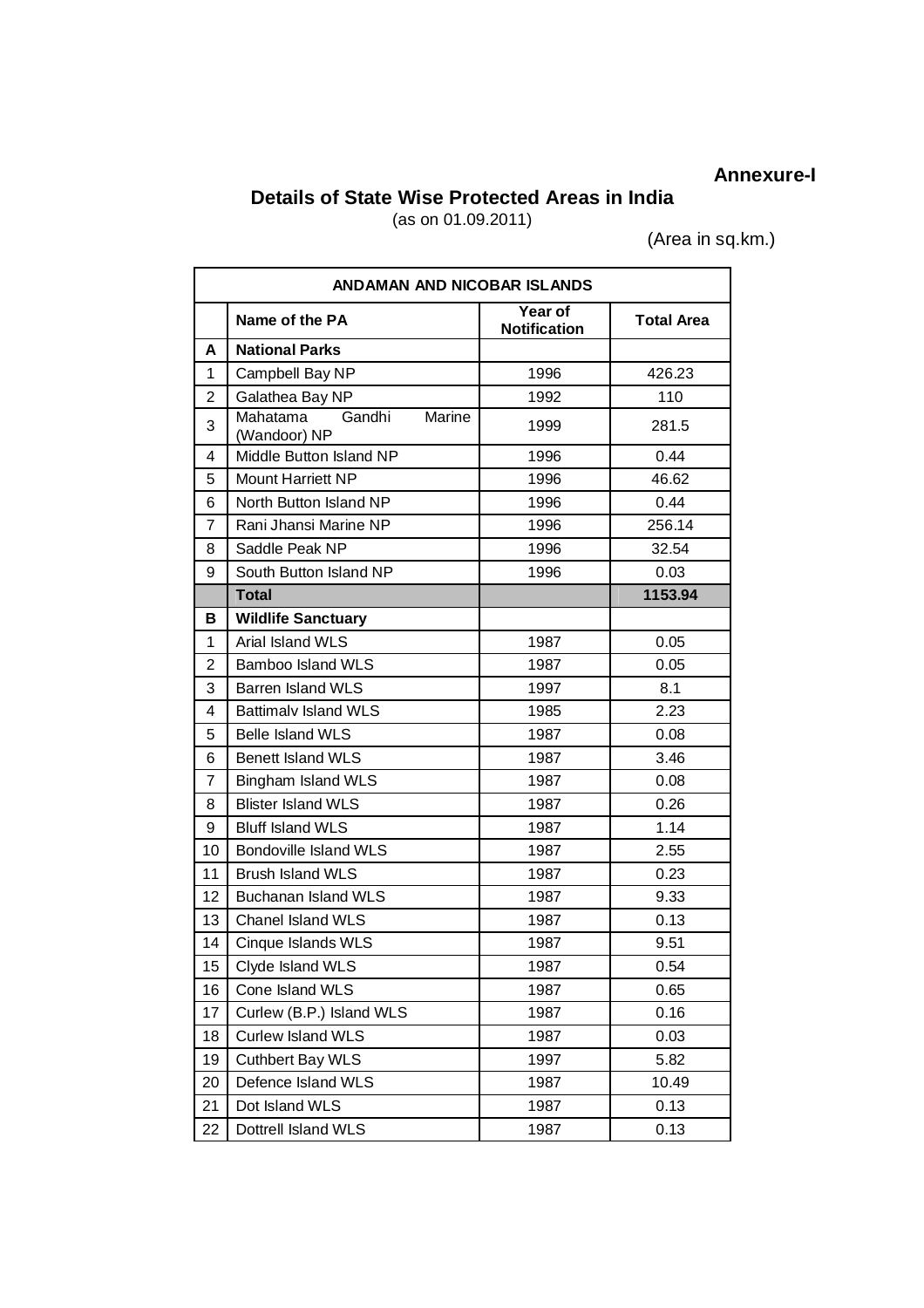| 23 | Duncan Island WLS                               | 1987 | 0.73   |
|----|-------------------------------------------------|------|--------|
| 24 | East Island WLS                                 | 1987 | 6.11   |
| 25 | East of Inglis Island WLS                       | 1987 | 3.55   |
| 26 | Egg Island WLS                                  | 1987 | 0.05   |
| 27 | Elat Island WLS                                 | 1987 | 9.36   |
| 28 | <b>Entrance Island WLS</b>                      | 1987 | 0.96   |
| 29 | <b>Gander Island WLS</b>                        | 1987 | 0.05   |
| 30 | Girjan Island WLS                               | 1987 | 0.16   |
| 31 | Galathea Bay WLS                                | 1987 | 11.44  |
| 32 | Goose Island WLS                                | 1987 | 0.01   |
| 33 | Hump Island WLS                                 | 1987 | 0.47   |
| 34 | Interview Island WLS                            | 1987 | 133.87 |
| 35 | James Island WLS                                | 1987 | 2.1    |
| 36 | Jungle Island WLS                               | 1987 | 0.52   |
| 37 | Kwangtung Island WLS                            | 1987 | 0.57   |
| 38 | Kyd Island WLS                                  | 1987 | 8      |
| 39 | Landfall Island WLS                             | 1987 | 29.48  |
| 40 | Latouche Island WLS                             | 1987 | 0.96   |
| 41 | Lohabarrack (Saltwater Crocodile)<br><b>WLS</b> | 1987 | 22.21  |
| 42 | Mangrove Island WLS                             | 1987 | 0.39   |
| 43 | Mask Island WLS                                 | 1987 | 0.78   |
| 44 | Mayo Island WLS                                 | 1987 | 0.1    |
| 45 | Megapode Island WLS                             | 1987 | 0.12   |
| 46 | Montogemery Island WLS                          | 1987 | 0.21   |
| 47 | Narcondam Island WLS                            | 1987 | 6.81   |
| 48 | North Brother Island WLS                        | 1987 | 0.75   |
| 49 | North Island WLS                                | 1987 | 0.49   |
| 50 | North Reef Island WLS                           | 1987 | 3.48   |
| 51 | Oliver Island WLS                               | 1987 | 0.16   |
| 52 | Orchid Island WLS                               | 1987 | 0.1    |
| 53 | Ox Island WLS                                   | 1987 | 0.13   |
| 54 | Oyster Island-I WLS                             | 1987 | 0.08   |
| 55 | Oyster Island-II WLS                            | 1987 | 0.21   |
| 56 | Paget Island WLS                                | 1987 | 7.36   |
| 57 | Parkinson Island WLS                            | 1987 | 0.34   |
| 58 | Passage Island WLS                              | 1987 | 0.62   |
| 59 | Patric Island WLS                               | 1987 | 0.13   |
| 60 | Peacock Island WLS                              | 1987 | 0.62   |
| 61 | Pitman Island WLS                               | 1987 | 1.37   |
| 62 | Point Island WLS                                | 1987 | 3.07   |
| 63 | Potanma Islands WLS                             | 1987 | 0.16   |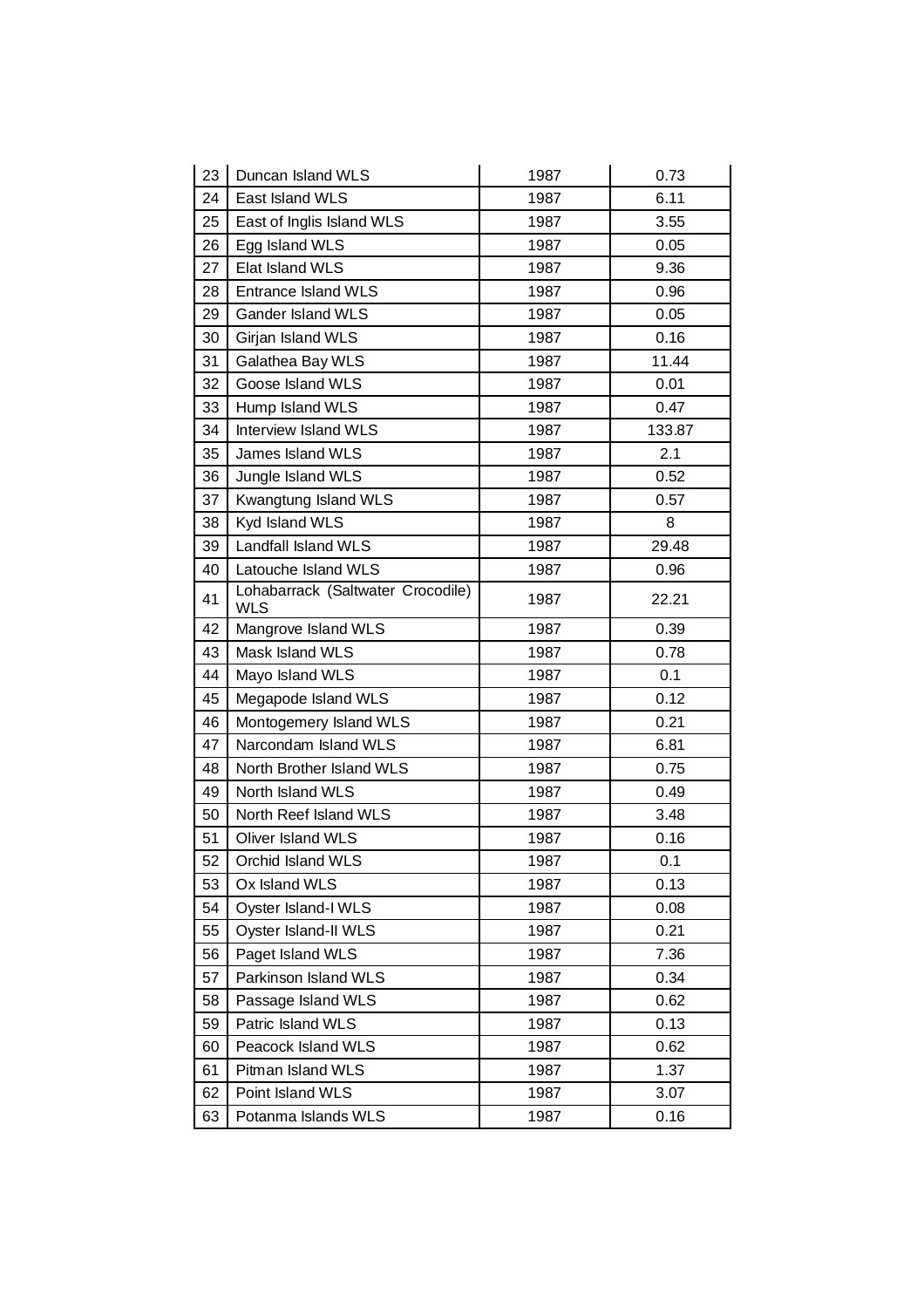| 64 | Ranger Island WLS            | 1987 | 4.26   |
|----|------------------------------|------|--------|
| 65 | Reef Island WLS              | 1987 | 1.74   |
| 66 | Roper Island WLS             | 1987 | 1.46   |
| 67 | Ross Island WLS              | 1987 | 1.01   |
| 68 | Rowe Island WLS              | 1987 | 0.01   |
| 69 | Sandy Island WLS             | 1987 | 1.58   |
| 70 | Sea Serpent Island WLS       | 1987 | 0.78   |
| 71 | Shark Island WLS             | 1987 | 0.6    |
| 72 | Shearme Island WLS           | 1987 | 7.85   |
| 73 | Sir Hugh Rose Island WLS     | 1987 | 1.06   |
| 74 | Sisters Island WLS           | 1987 | 0.36   |
| 75 | Snake Island-I WLS           | 1987 | 0.73   |
| 76 | Snake Island-II WLS          | 1987 | 0.03   |
| 77 | South Brother Island WLS     | 1987 | 1.24   |
| 78 | South Reef Island WLS        | 1987 | 1.17   |
| 79 | South Sentinel Island WLS    | 1987 | 1.61   |
| 80 | Spike Island-I WLS           | 1987 | 0.42   |
| 81 | Spike Island-II WLS          | 1987 | 11.7   |
| 82 | Stoat Island WLS             | 1987 | 0.44   |
| 83 | Surat Island WLS             | 1987 | 0.31   |
| 84 | Swamp Island WLS             | 1987 | 4.09   |
| 85 | Table (Delgarno) Island WLS  | 1987 | 2.29   |
| 86 | Table (Excelsior) Island WLS | 1987 | 1.69   |
| 87 | Talabaicha Island WLS        | 1987 | 3.21   |
| 88 | Temple Island WLS            | 1987 | 1.04   |
| 89 | Tillongchang Island WLS      | 1987 | 16.83  |
| 90 | Tree Island WLS              | 1987 | 0.03   |
| 91 | Trilby Island WLS            | 1987 | 0.96   |
| 92 | <b>Tuft Island WLS</b>       | 1987 | 0.29   |
| 93 | Turtle Islands WLS           | 1987 | 0.39   |
| 94 | West Island WLS              | 1987 | 6.4    |
| 95 | Wharf Island WLS             | 1987 | 0.11   |
| 96 | White Cliff Island WLS       | 1987 | 0.47   |
|    | <b>Total</b>                 |      | 389.39 |

|   | <b>ANDHRA PRADESH</b>         |                                |                   |  |  |
|---|-------------------------------|--------------------------------|-------------------|--|--|
|   | Name of the PA                | Year of<br><b>Notification</b> | <b>Total Area</b> |  |  |
|   | <b>National Parks</b>         |                                |                   |  |  |
|   | Kasu Brahmananda Reddy NP     | 1998                           | 1.425             |  |  |
| っ | Mahaveer Harina Vanasthali NP | 1994                           | 14.59             |  |  |
| 3 | Mrugavani NP                  | 1978                           | 3.6               |  |  |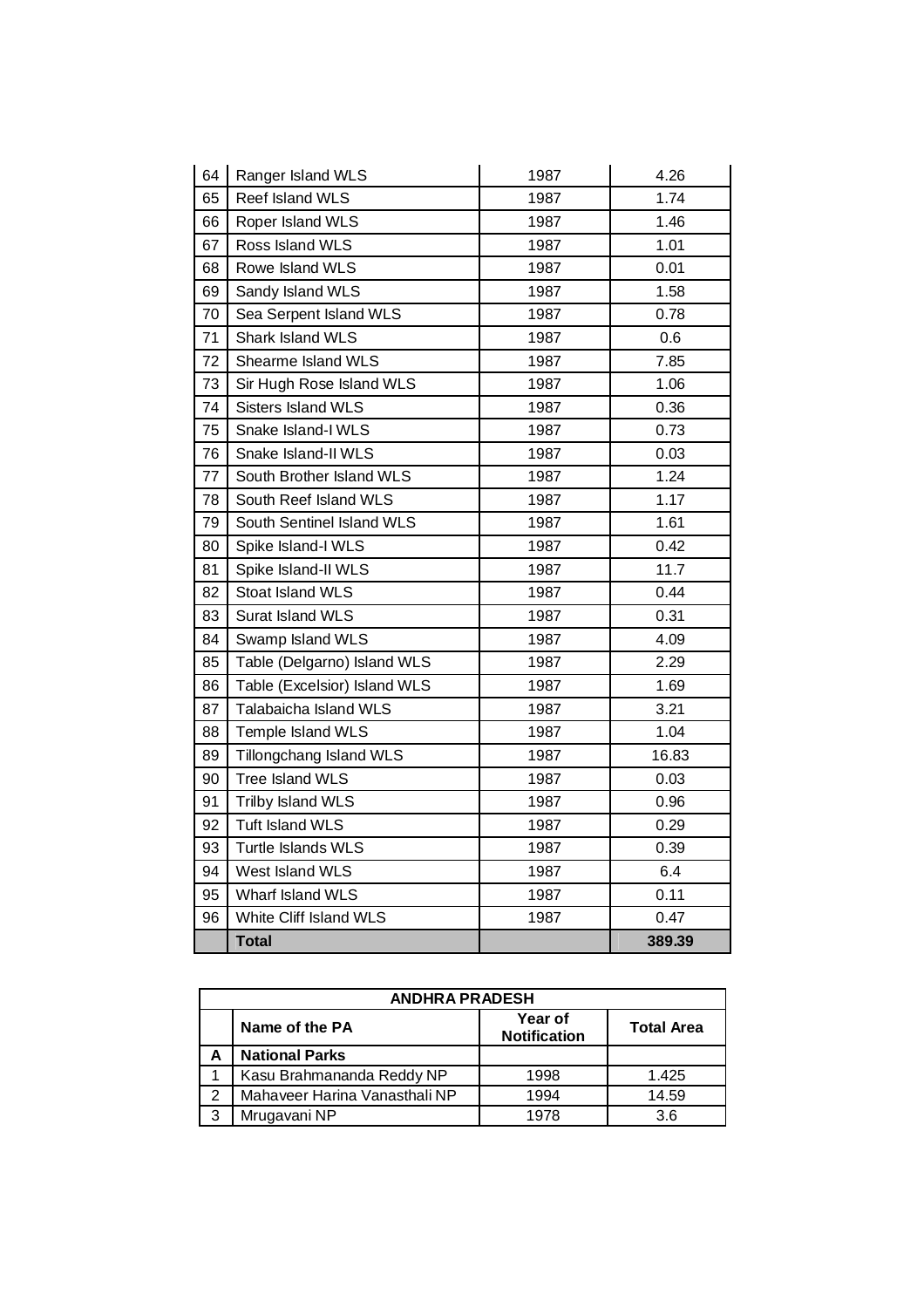| 4              | Sri Venkateswara NP                              | 1998 | 353.62     |
|----------------|--------------------------------------------------|------|------------|
| 5              | Rajiv Gandhi NP                                  | 2005 | 2.3        |
| 6              | Papikonda NP                                     | 2008 | 1012.86    |
|                | <b>Total</b>                                     |      | 1388.395   |
| в              | <b>Wildlife Sanctuary</b>                        |      |            |
| $\mathbf{1}$   | Coringa WLS                                      | 1998 | 235.7      |
| $\overline{2}$ | Eturnagaram WLS                                  | 1999 | 806.15     |
| 3              | Gundla Brahmeswaram WLS                          | 1990 | 1,194.00   |
| 4              | Kambalakonda WLS                                 | 2002 | 71.39      |
| 5              | Koundinya WLS                                    | 1998 | 357.6      |
| 6              | <b>Kawal WLS</b>                                 | 1999 | 892.23     |
| $\overline{7}$ | Kinnersani WLS                                   | 1999 | 635.41     |
| 8              | Kolleru WLS                                      | 1999 | 308.55     |
| 9              | Krishna WLS                                      | 1998 | 194.81     |
| 10             | Lanja Madugu Siwaram WLS                         | 1998 | 29.81      |
| 11             | Manjeera Crocodile WLS                           | 1998 | 20         |
| 12             | Nellapattu WLS                                   | 1997 | 4.59       |
| 13             | Pakhal WLS                                       | 1999 | 860        |
| 14             | Pocharam WLS                                     | 2000 | 130        |
| 15             | Pranahita WLS                                    | 1999 | 136.03     |
| 16             | <b>Pulicat Lake WLS</b>                          | 1997 | 500        |
| 17             | Rajiv Gandhi (Nagarjuna Sagar-<br>Srisailam) WLS | 1998 | 3568.09    |
| 18             | Rollapadu WLS                                    | 1998 | 6.14       |
| 19             | Sri Lankamalleswara WLS                          | 1998 | 464.42     |
| 20             | Sri Penusila Narasimha WLS                       | 1997 | 1,030.85   |
| 21             | Sri Venkateswara WLS                             | 1998 | 172.35     |
|                | <b>Total</b>                                     |      | 11618.1192 |

|                | <b>BIHAR</b>                     |                                |                   |  |  |
|----------------|----------------------------------|--------------------------------|-------------------|--|--|
|                | Name of the PA                   | Year of<br><b>Notification</b> | <b>Total Area</b> |  |  |
| A              | <b>National Parks</b>            |                                |                   |  |  |
| 1              | Valmiki NP                       | 1990                           | 335.65            |  |  |
|                | <b>Total</b>                     |                                | 335.65            |  |  |
| в              | <b>Wildlife Sanctuary</b>        |                                |                   |  |  |
| 1              | Barela Jheel Salim Ali Bird WLS  | 1997                           | 1.96              |  |  |
| $\overline{2}$ | <b>Bhimbandh WLS</b>             | 1976                           | 681.99            |  |  |
| 3              | Gautam Budha WLS                 | 1976                           | 138.34            |  |  |
| 4              | Kanwarjheel WLS                  | 1989                           | 63.11             |  |  |
| 5              | Kaimur WLS                       | 1979                           | 1342              |  |  |
| 6              | Kusheshwar Asthan Bird WLS       | 1994                           | 29.17             |  |  |
| 7              | Nagi Dam WLS                     | 1987                           | 1.92              |  |  |
| 8              | Nakti Dam WLS                    | 1987                           | 3.33              |  |  |
| 9              | Pant (Rajgir) WLS                | 1978                           | 35.84             |  |  |
| 10             | <b>Udaipur WLS</b>               | 1978                           | 8.87              |  |  |
| 11             | Valmiki WLS                      | 1978                           | 545.15            |  |  |
| 12             | Vikramshila Gangetic Dolphin WLS | 1991                           | O                 |  |  |
|                | <b>Total</b>                     |                                | 2851.68           |  |  |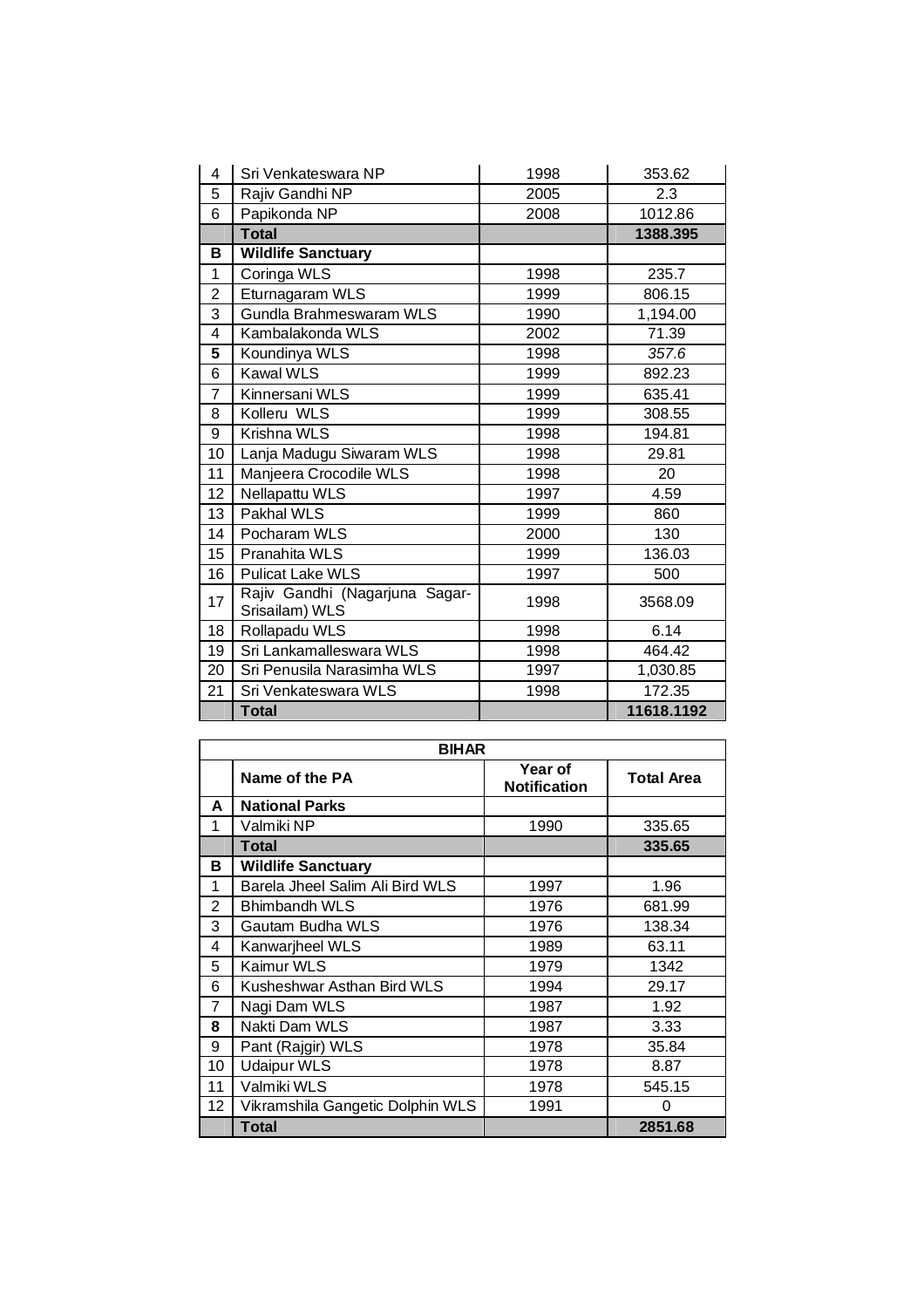|   | <b>CHANDIGARH</b>         |                             |                   |  |
|---|---------------------------|-----------------------------|-------------------|--|
| А | Name of the PA            | <b>Year of Notification</b> | <b>Total Area</b> |  |
|   | <b>National Parks</b>     |                             |                   |  |
| B | <b>Wildlife Sanctuary</b> |                             |                   |  |
|   | City Birds WLS            | 1988                        | 0.029             |  |
| 2 | Sukhna Lake WLS           | 1998                        | 25.98             |  |
|   | Total                     |                             | 26.009            |  |

|                | <b>CHHATTISGARH</b>        |                             |                   |  |
|----------------|----------------------------|-----------------------------|-------------------|--|
| A              | Name of the PA             | <b>Year of Notification</b> | <b>Total Area</b> |  |
|                | <b>National Parks</b>      |                             |                   |  |
| 1              | Indravati (Kutru) NP       | 1981                        | 1,258.37          |  |
| 2              | Kanger Valley NP           | 1982                        | 200               |  |
| 3              | Guru Ghasi Das (Sanjay) NP | 1981                        | 1,440.71          |  |
|                | <b>Total</b>               |                             | 2,899.08          |  |
| в              | <b>Wildlife Sanctuary</b>  |                             |                   |  |
| 1              | Achanakmar WLS             | 1975                        | 551.55            |  |
| $\overline{2}$ | <b>Badalkhol WLS</b>       | 1975                        | 104.45            |  |
| 3              | Barnawapara WLS            | 1976                        | 244.66            |  |
| 4              | <b>Bhairamgarh WLS</b>     | 1983                        | 138.95            |  |
| 5              | <b>Bhoramdev WLS</b>       | 2001                        | 163.8             |  |
| 6              | Sarangarh-Gomardha WLS     | 1983                        | 277.82            |  |
| 7              | Pamed Wild Buffalo WLS     | 1983                        | 262.12            |  |
| 8              | <b>Semarsot WLS</b>        | 1978                        | 430.36            |  |
| 9              | Sitanadi WLS               | 1974                        | 553.36            |  |
| 10             | Tamor Pingla WLS           | 1978                        | 608.53            |  |
| 11             | Udanti Wild Buffalo WLS    | 1983                        | 247.59            |  |
|                | <b>Total</b>               |                             | 3583.19           |  |

| <b>DADRA NAGAR HAVELI</b> |                                                                    |      |       |  |  |
|---------------------------|--------------------------------------------------------------------|------|-------|--|--|
|                           | Name of the PA<br><b>Year of Notification</b><br><b>Total Area</b> |      |       |  |  |
| А                         | <b>National Parks</b>                                              |      |       |  |  |
|                           | Total                                                              |      |       |  |  |
| в                         | <b>Wildlife Sanctuary</b>                                          |      |       |  |  |
|                           | Dadra & Nagar Haveli WLS                                           | 2000 | 92.16 |  |  |
|                           | Total                                                              |      | 92.16 |  |  |

|   | <b>DAMAN &amp; DIU</b>                                      |      |      |  |  |  |
|---|-------------------------------------------------------------|------|------|--|--|--|
|   | <b>Total Area</b><br>Name of the PA<br>Year of notification |      |      |  |  |  |
| А | <b>National Parks</b>                                       |      |      |  |  |  |
|   | Total                                                       |      |      |  |  |  |
| в | <b>Wildlife Sanctuary</b>                                   |      |      |  |  |  |
|   | Fudam WLS                                                   | 1991 | 2.18 |  |  |  |
|   | Total                                                       |      | 2.18 |  |  |  |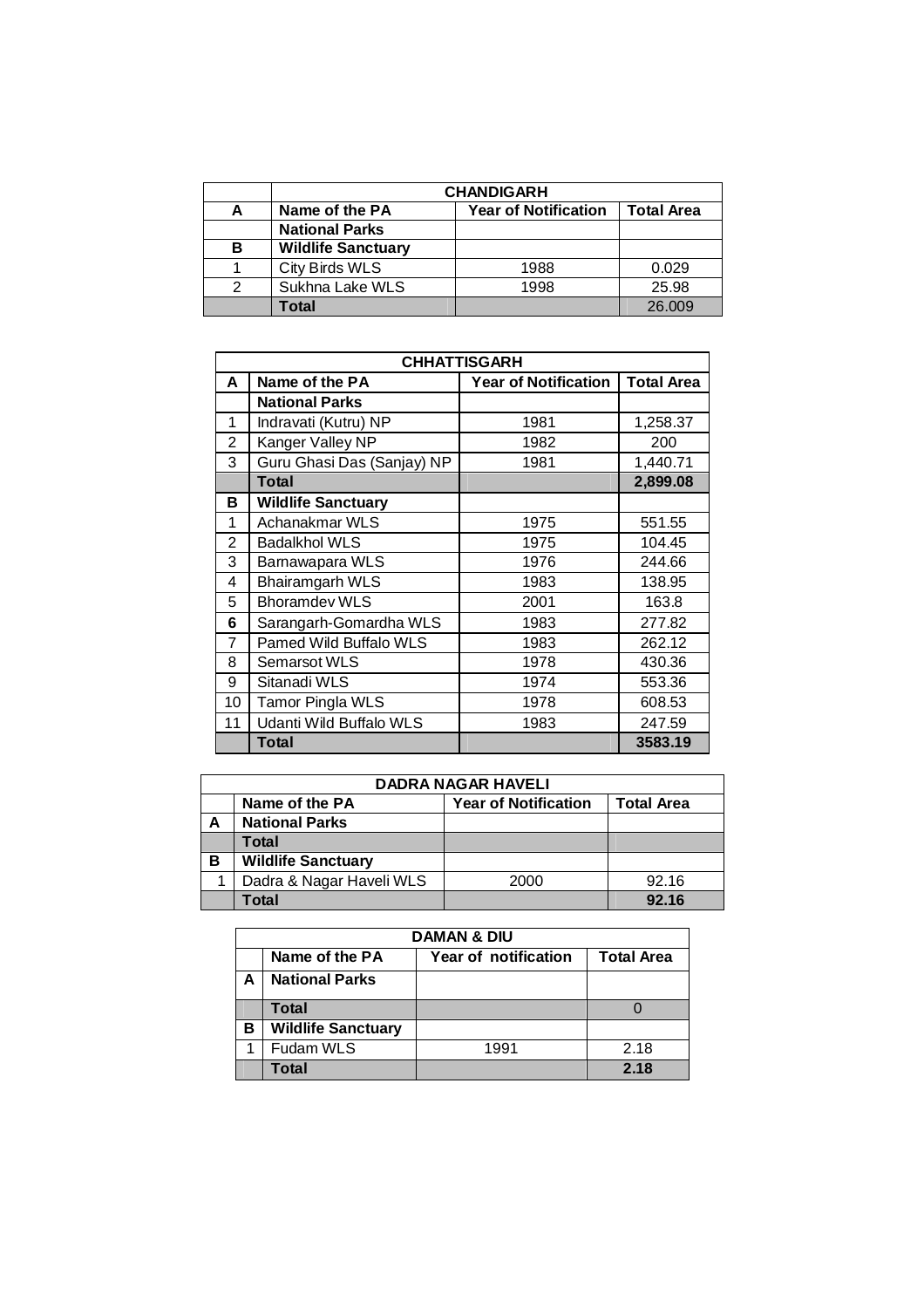| <b>GOA</b> |                                         |                             |                   |  |
|------------|-----------------------------------------|-----------------------------|-------------------|--|
|            | Name of the PA                          | <b>Year of Notification</b> | <b>Total Area</b> |  |
| A          | <b>National Parks</b>                   |                             |                   |  |
|            | Bhagwan Mahavir (Mollem) NP             | 1978                        | 107               |  |
|            | <b>Total</b>                            |                             | 107               |  |
| в          | <b>Wildlife Sanctuary</b>               |                             |                   |  |
|            | <b>Bondla WLS</b>                       | 1969                        | 7.95              |  |
| 2          | Chorao Island (Dr.Salim Ali) WLS (Bird) | 1988                        | 1.78              |  |
| 3          | Cotigaon WLS                            | 1968                        | 85.65             |  |
| 4          | Madei WLS                               | 1999                        | 208.48            |  |
| 5          | Bhagwan Mahavir (Mollem) WLS            | 1967                        | 133               |  |
| 6          | Netravali WLS                           | 1999                        | 211.05            |  |
|            | Total                                   |                             | 647.91            |  |

| <b>HARYANA</b> |                                     |                             |                   |
|----------------|-------------------------------------|-----------------------------|-------------------|
|                | Name of the PA                      | <b>Year of Notification</b> | <b>Total Area</b> |
| A              | <b>National Parks</b>               |                             |                   |
| 1              | Kalesar NP                          | 2003                        | 46.82             |
| $\overline{2}$ | Sultanpur NP                        | 1991                        | 1.43              |
|                | <b>Total</b>                        |                             | 48.25             |
| в              | <b>Wildlife Sanctuary</b>           |                             |                   |
| 1              | Abubshehar WLS                      | 1987                        | 115.3             |
| $\overline{2}$ | <b>Bhindawas WLS</b>                | 1986                        | 4.12              |
| 3              | <b>Bir Shikargarh WLS</b>           | 1987                        | 7.67              |
| 4              | Chhilchila WLS                      | 1986                        | 0.29              |
| 5              | Kalesar WLS                         | 1992                        | 54.06             |
| 6              | Khaparwas WLS                       | 1991                        | 0.83              |
| 7              | Morni Hills (Khol-Hi-Raitan)<br>WLS | 2004                        | 48.83             |
| 8              | Nahar WLS                           | 1987                        | 2.11              |
|                | <b>Total</b>                        |                             | 233.21            |
| С              | <b>Conservation Reserve</b>         |                             |                   |
| 1              | Bir Bara Ban WLS                    | 2007                        | 4.19              |
| $\overline{2}$ | Saraswati Plantation WLS            | 2007                        | 44.53             |
|                | Total                               |                             | 48.72             |

|               | <b>GUJARAT</b>              |                             |                   |  |  |
|---------------|-----------------------------|-----------------------------|-------------------|--|--|
|               | Name of the PA              | <b>Year of Notification</b> | <b>Total Area</b> |  |  |
| A             | <b>National Parks</b>       |                             |                   |  |  |
|               | Bansda NP                   | 1979                        | 23.99             |  |  |
| $\mathcal{P}$ | <b>Blackbuck NP</b>         | 1976                        | 34.08             |  |  |
| 3             | Gir NP                      | 1975                        | 258.71            |  |  |
| 4             | Marine (Gulf of Kachchh) NP | 1982                        | 162.89            |  |  |
|               | <b>Total</b>                |                             | 479.67            |  |  |
| в             | <b>Wildlife Sanctuary</b>   |                             |                   |  |  |
|               | Balaram Ambaji WLS          | 1989                        | 542.08            |  |  |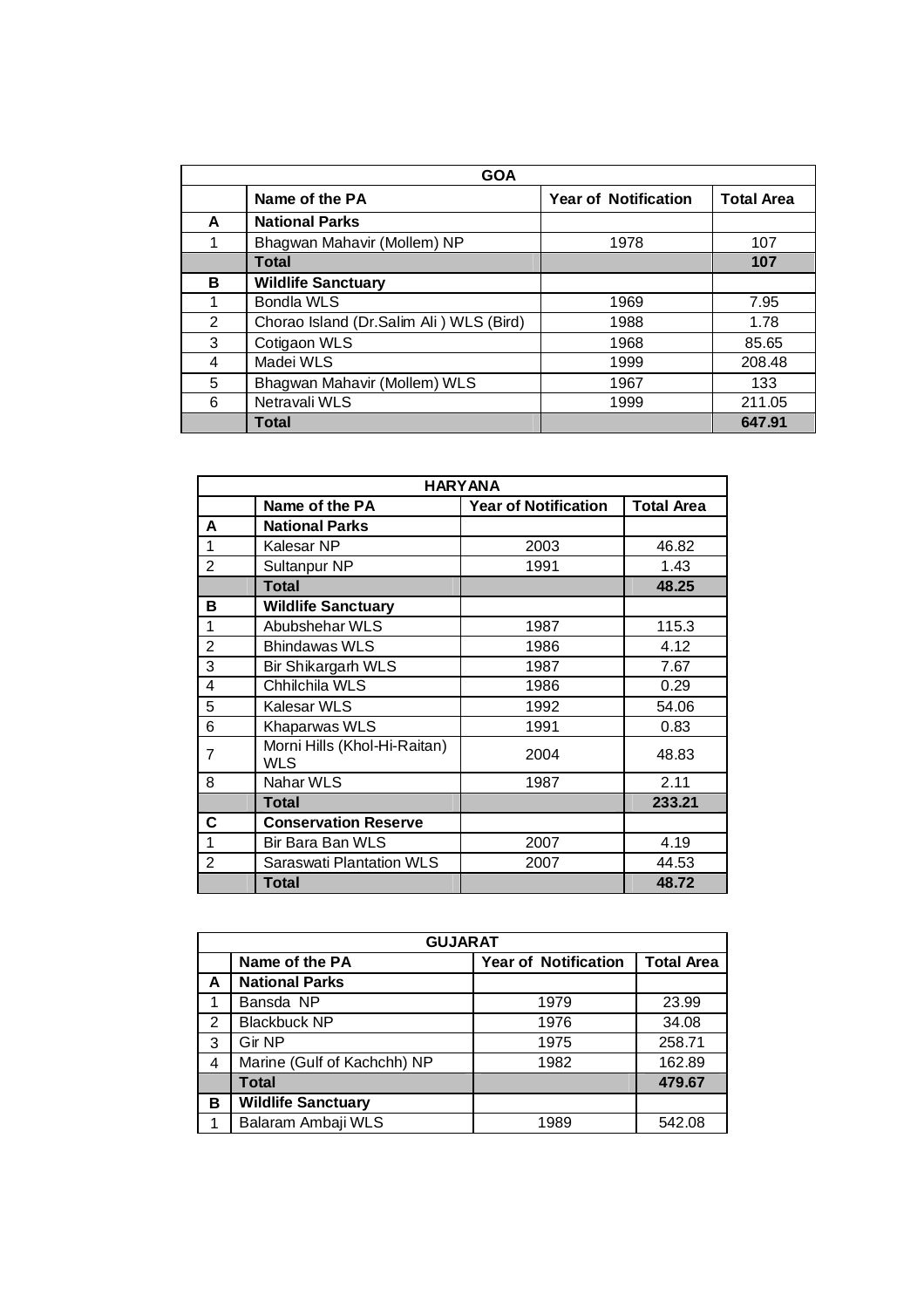| $\overline{2}$          | <b>Barda WLS</b>               | 1979 | 192.31   |
|-------------------------|--------------------------------|------|----------|
| 3                       | Gaga Great Indian Bustard WLS  | 1988 | 3.33     |
| $\overline{\mathbf{4}}$ | <b>Gir WLS</b>                 | 1965 | 1,153.42 |
| 5                       | <b>Girnar WLS</b>              | 2008 | 178.87   |
| 6                       | Hingolgadh Nature Reserve WLS  | 2008 | 6.54     |
| 7                       | Jambugodha WLS                 | 1990 | 130.38   |
| 8                       | <b>Jessore WLS</b>             | 1978 | 180.66   |
| 9                       | Lala Great Indian Bustard WLS  | 1995 | 2.03     |
| 10                      | Kachchh Desert WLS             | 1986 | 7506.22  |
| 11                      | Khijadiya WLS                  | 1981 | 6.05     |
| 12                      | Marine (Gulf of Kachchh) WLS   | 1980 | 295.03   |
| 13                      | Mitiyala WLS                   | 2004 | 18.22    |
| 14                      | Nal Sarovar Bird WLS           | 1969 | 120.82   |
| 15                      | Narayan Sarovar (Chinkara) WLS | 1995 | 444.23   |
| 16                      | Paniya WLS                     | 1989 | 39.63    |
| 17                      | Porbandar Lake WLS             | 1988 | 0.09     |
| 18                      | Purna WLS                      | 1990 | 160.84   |
| 19                      | Rampara Vidi WLS               | 1988 | 15.01    |
| 20                      | Ratanmahal WLS                 | 1982 | 55.65    |
| 21                      | Shoolpaneswar (Dhumkhal) WLS   | 1982 | 607.7    |
| 22                      | Thol Lake WLS                  | 1988 | 6.99     |
| 23                      | Wild Ass WLS                   | 1973 | 4953.71  |
|                         | <b>Total</b>                   |      | 16619.81 |
| C                       | <b>Conservation Reserves</b>   |      |          |
| 1                       | Chharidhandh Con. Res.         | 2008 | 227      |
|                         | <b>Total</b>                   |      | 227.00   |

| <b>HIMACHAL PRADESH</b> |                                                                    |      |         |  |  |  |
|-------------------------|--------------------------------------------------------------------|------|---------|--|--|--|
|                         | <b>Year of Notification</b><br>Name of the PA<br><b>Total Area</b> |      |         |  |  |  |
| A                       | <b>National Parks</b>                                              |      |         |  |  |  |
| 1                       | Great Himalayan NP                                                 | 1994 | 754.5   |  |  |  |
| 2                       | Pin Valley NP                                                      | 1987 | 675     |  |  |  |
| 3                       | Inderkilla NP                                                      | 2010 | 104     |  |  |  |
| 4                       | Khirganga NP                                                       | 2010 | 710     |  |  |  |
| 5                       | Simbalbara NP                                                      | 2010 | 27.88   |  |  |  |
|                         | Total                                                              |      | 2271.38 |  |  |  |
| В                       | <b>Wildlife Sanctuary</b>                                          |      |         |  |  |  |
| 1                       | <b>Bandli WLS</b>                                                  | 1974 | 41      |  |  |  |
| $\mathfrak{p}$          | Chail WLS                                                          | 1976 | 109     |  |  |  |
| 3                       | <b>Chandratal WLS</b>                                              | 2007 | 38.56   |  |  |  |
| 4                       | <b>Churdhar WLS</b>                                                | 1985 | 66      |  |  |  |
| 5                       | Daranghati WLS                                                     | 1974 | 176.12  |  |  |  |
| 6                       | Darlaghat WLS                                                      | 1991 | 6       |  |  |  |
| $\overline{7}$          | Dhauladhar WLS                                                     | 1994 | 1154.86 |  |  |  |
| 8                       | Gamgul Siyabehi WLS                                                | 1974 | 124     |  |  |  |
| 9                       | Gobind Sagar WLS                                                   | 1974 | 100     |  |  |  |
| 10                      | Kais WLS                                                           | 1997 | 14      |  |  |  |
| 11                      | Kalatop-Khajjiar WLS                                               | 1989 | 69      |  |  |  |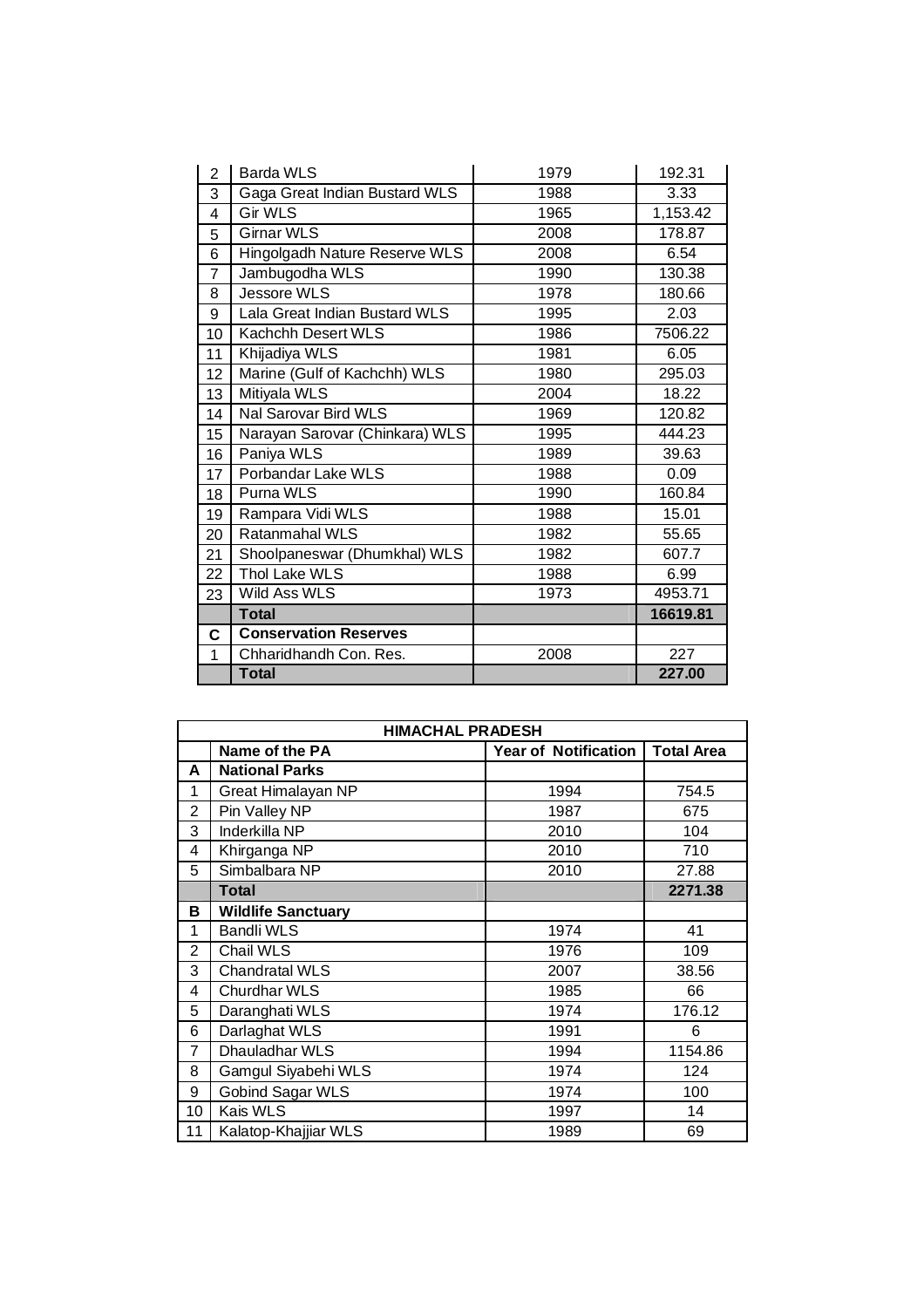| 12 | <b>Kanawar WLS</b>                  | 1984 | 121.79         |
|----|-------------------------------------|------|----------------|
| 13 | Khokhan WLS                         | 1984 | 22.45          |
| 14 | Kibber WLS                          | 1992 | 2267           |
| 15 | Kugti WLS                           | 1974 | 414.3          |
| 16 | Lippa Asrang WLS                    | 2001 | 349            |
| 17 | Majathal WLS                        | 1974 | 57.55          |
| 18 | Manali WLS                          | 1984 | 32             |
| 19 | Nargu WLS                           | 1974 | 318            |
| 20 | Pong Dam Lake WLS                   | 1998 | 307            |
| 21 | Renukaji WLS                        | 1987 | 4.5            |
| 22 | Rupi Bhaba WLS                      | 2001 | 738            |
| 23 | Sainj WLS                           | 1994 | 90             |
| 24 | Sangla Valley (Raksham Chitkul) WLS | 1989 | 304            |
| 25 | Sech Tuan Nala WLS                  | 1974 | 443.27         |
| 26 | Shikari Devi WLS                    | 1962 | 72             |
| 27 | Shilli WLS                          | 1974 | $\overline{2}$ |
| 28 | Shimla Water Catchment WLS          | 1982 | 10             |
| 29 | Shri Nainadevi WLS                  | 1974 | 123            |
| 30 | Talra WLS                           | 1974 | 46.08          |
| 31 | <b>Tirthan WLS</b>                  | 1997 | 61             |
| 32 | <b>Tundah WLS</b>                   | 1975 | 64             |
|    | <b>Total</b>                        |      | 7745.48        |

|                | Jammu and Kashmir           |                             |                   |  |
|----------------|-----------------------------|-----------------------------|-------------------|--|
|                | Name of the PA              | <b>Year of Notification</b> | <b>Total Area</b> |  |
| A              | <b>National Parks</b>       |                             |                   |  |
| 1              | City Forest (Salim Ali) NP  | 1986                        | 9                 |  |
| $\overline{2}$ | Dachigam NP                 | 1981                        | 141               |  |
| 3              | Hemis NP                    | 1987                        | 3350              |  |
| 4              | <b>Kishtwar NP</b>          | 1990                        | 425               |  |
|                | <b>Total</b>                |                             | 616               |  |
| в              | <b>Wildlife Sanctuary</b>   |                             |                   |  |
| 1              | <b>Baltal-Thajwas WLS</b>   | 1987                        | 210               |  |
| $\overline{2}$ | Changthang Cold Desert WLS  | 1987                        | 4,000.00          |  |
| 3              | <b>Gulmarg WLS</b>          | 1987                        | 180               |  |
| 4              | Hirapora WLS                | 1987                        | 110               |  |
| 5              | <b>Hokersar WLS</b>         | 1992                        | 13.75             |  |
| 6              | Jasrota WLS                 | 1987                        | 25.75             |  |
| $\overline{7}$ | Karakoram (Nubra Shyok) WLS | 1987                        | 5,000.00          |  |
| 8              | Lachipora WLS               | 1987                        | 80                |  |
| 9              | Limber WLS                  | 1987                        | 26                |  |
| 10             | Nandini WLS                 | 1987                        | 33.34             |  |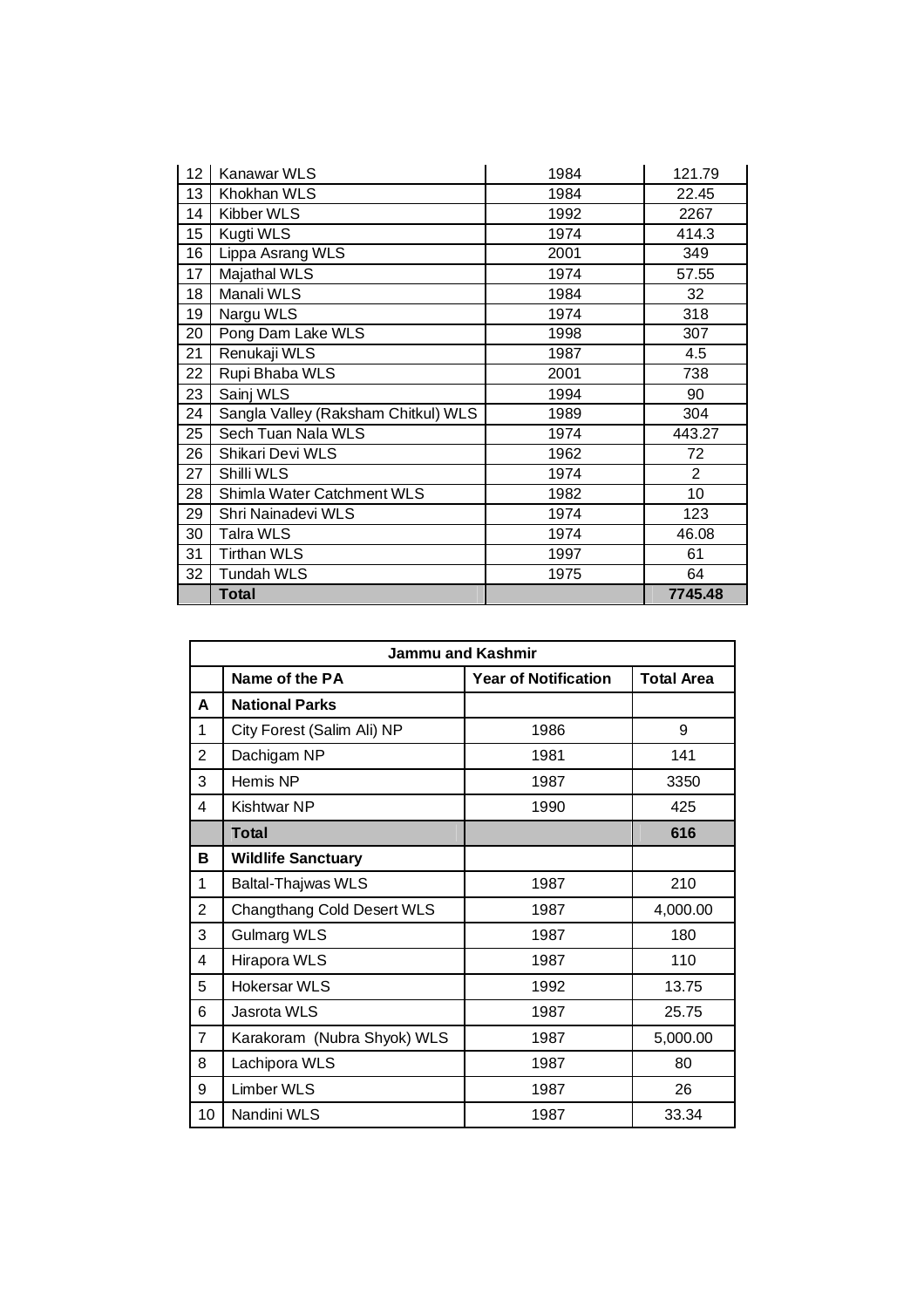| 11                      | Overa Aru WLS               | 1987 | 425          |
|-------------------------|-----------------------------|------|--------------|
| 12                      | Rajparian WLS               | 2002 | 20           |
| 13                      | Ramnagar Rakha WLS          | 1990 | 31.5         |
| 14                      | <b>Surinsar Mansar WLS</b>  | 1990 | 55.5         |
| 15                      | <b>Trikuta WLS</b>          | 1981 | 31.77        |
|                         | <b>Total</b>                |      | 10242.61     |
| C                       | <b>Conservation Reserve</b> |      |              |
| $\mathbf{1}$            | Khiram CR                   | 1945 | 15.75        |
| $\overline{c}$          | Panyar CR                   | 1945 | 10           |
| 3                       | Khanagund CR                | 1945 | 15           |
| $\overline{\mathbf{4}}$ | Shikargah CR                | 1945 | 15.5         |
| 5                       | <b>Khrew CR</b>             | 1945 | 50.25        |
| 6                       | Khonmoh CR                  | 1945 | 67           |
| 7                       | <b>Brain-Nishat CR</b>      | 1945 | 15.75        |
| 8                       | Khimber/Dara/Sharazbal CR   | 1945 | 34           |
| 9                       | Wangat/Chatergul            | 1945 | 12           |
| 10                      | Ajas CR                     | 1945 | 48           |
| 11                      | NaganariCR                  | 1981 | 22.25        |
| 12                      | Zaloora, Harwan             | 1970 | 25.25        |
| 13                      | Sudhmahadev CR              | 1981 | 142.25       |
| 14                      | Jawahar Tunnel              | 1981 | 18           |
| 15                      | Thein                       | 1981 | 19           |
| 16                      | Bahu                        | 1981 | 19.75        |
| 17                      | Sabu                        | 1981 | 15           |
| 18                      | Boodh Karbu                 | 1981 | 12           |
| 19                      | Hokera (Ramsar Site) (WL)   | 1945 | 13.75        |
| 20                      | Narkara (WL)                | 1991 | 3.25         |
| 21                      | Manibugh (WL)               | 1970 | 4.5          |
| 22                      | Chatlam, Pampore (WL)       | 1970 | 0.25         |
| 23                      | Mirgund (WL)                | 1970 | 4            |
| 24                      | Shallabugh (WL)             | 1945 | 16           |
| 25                      | Ajas (WL)                   | 1945 | $\mathbf{1}$ |
| 26                      | Hygam (WL)                  | 1945 | 7.25         |
| 27                      | Malgam (WL)                 | 1970 | 4.5          |
| 28                      | Gharana (WL)                | 1981 | 0.75         |
| 29                      | Pargwal (WL)                | 1981 | 49.25        |
| 30                      | Kukarian (WL)               | 1981 | 24.25        |
| 31                      | Nanga (WL)                  | 1981 | 15.25        |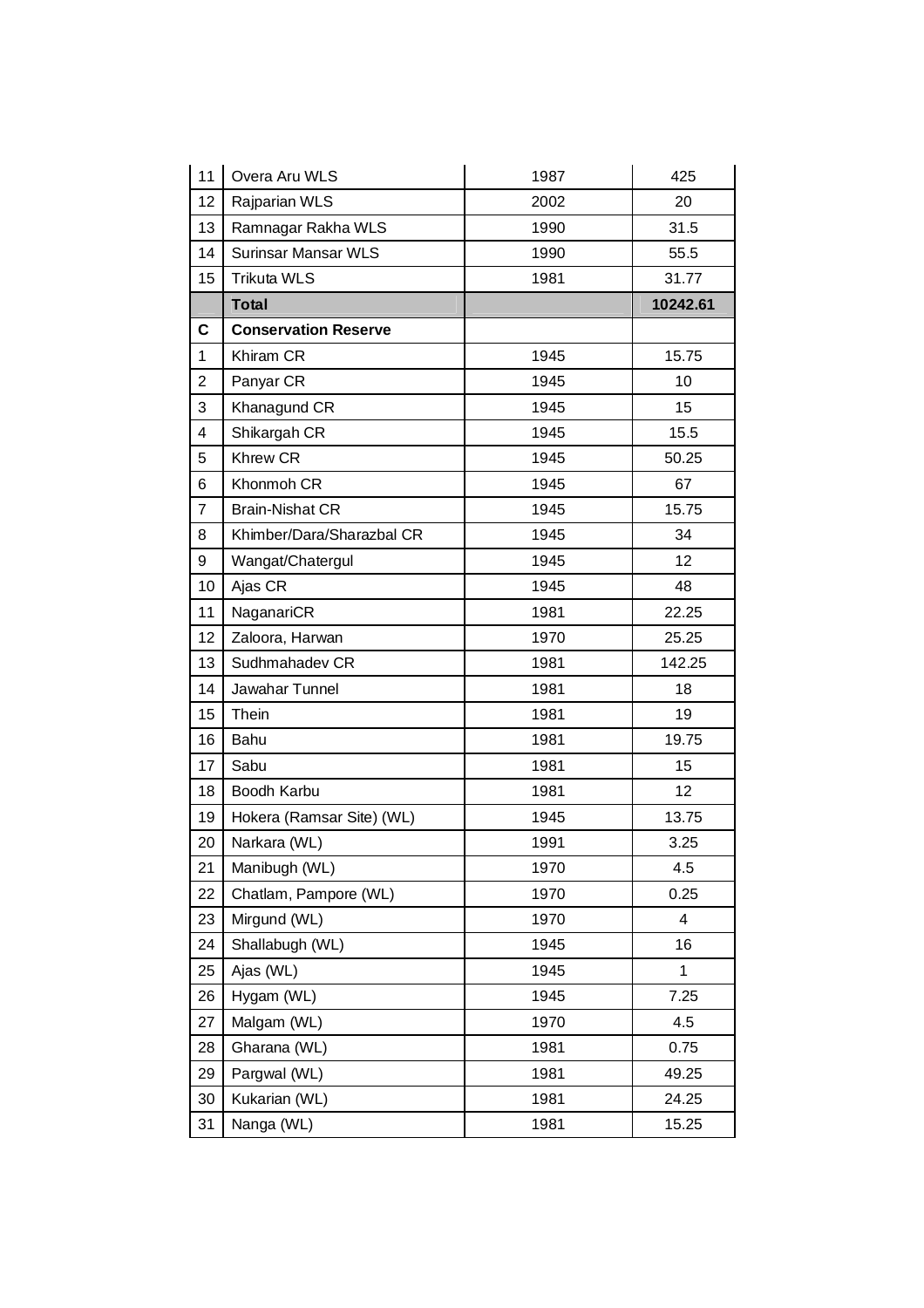|    | Total                       |      | 829.75 |
|----|-----------------------------|------|--------|
| 34 | Norrichain (WL)             | 1981 |        |
| 33 | Tsomoiri (Ramsar Site) (WL) | 1981 | 120    |
| 32 | Sangral-Asa Chak (WL)       | 1981 |        |

|                | <b>JHARKHAND</b>          |                             |                      |
|----------------|---------------------------|-----------------------------|----------------------|
|                | Name of the PA            |                             | Total Area in Sq.km. |
|                |                           | <b>Year of Notification</b> |                      |
| A              | <b>National Parks</b>     |                             |                      |
| 1              | <b>Betla NP</b>           | 1986                        | 226.33               |
|                | <b>Total</b>              |                             | 226.33               |
| в              | <b>Wildlife Sanctuary</b> |                             |                      |
| 1              | Dalma WLS                 | 1976                        | 193.22               |
| $\overline{2}$ | Gautam Buddha WLS         | 1976                        | 121.14               |
| 3              | Hazaribagh WLS            | 1976                        | 186.25               |
| 4              | Koderma WLS               | 1985                        | 177.35               |
| 5              | Lawalong WLS              | 1978                        | 211.03               |
| 6              | Mahauadanr WLS            | 1976                        | 63.25                |
| 7              | Palamau WLS               | 1976                        | 752.94               |
| 8              | Palkot WLS                | 1990                        | 182.83               |
| 9              | Parasnath WLS             | 1984                        | 49.33                |
| 10             | Topchanchi WLS            | 1978                        | 12.82                |
| 11             | Udhwa Lake WLS            | 1991                        | 5.65                 |
|                | Total                     |                             | 1955.81              |

|                | <b>KARNATAKA</b>                        |                             |                   |  |
|----------------|-----------------------------------------|-----------------------------|-------------------|--|
|                | Name of the PA                          | <b>Year of Notification</b> | <b>Total Area</b> |  |
| A              | <b>National Parks</b>                   |                             |                   |  |
| 1              | Anshi NP                                | 1975                        | 250               |  |
| 2              | <b>Bandipur NP</b>                      | 1974                        | 874.2             |  |
| 3              | Bannerghatta NP                         | 1974                        | 104.27            |  |
| 4              | Kudremukh NP                            | 1987                        | 600.32            |  |
| 5              | Rajiv Gandhi (Nagarahole) NP            | 1983                        | 643.39            |  |
|                | <b>TOTAL</b>                            |                             | 2472.18           |  |
| в              | <b>Wildlife Sanctuary</b>               |                             |                   |  |
| 1              | Adichunchunagiri WLS                    | 1981                        | 0.84              |  |
| $\overline{2}$ | Arabithittu WLS                         | 1985                        | 13.5              |  |
| 3              | <b>Attiveri WLS</b>                     | 1994                        | 2.22              |  |
| 4              | <b>Bhadra WLS</b>                       | 1974                        | 492.46            |  |
| 5              | <b>Bhimgad WLS</b>                      | 2010                        | 131.671           |  |
| 6              | Biligiri Rangaswamy Temple (B.R.T.) WLS | 1974                        | 539.52            |  |
| 7              | Brahmagiri WLS                          | 1974                        | 181.29            |  |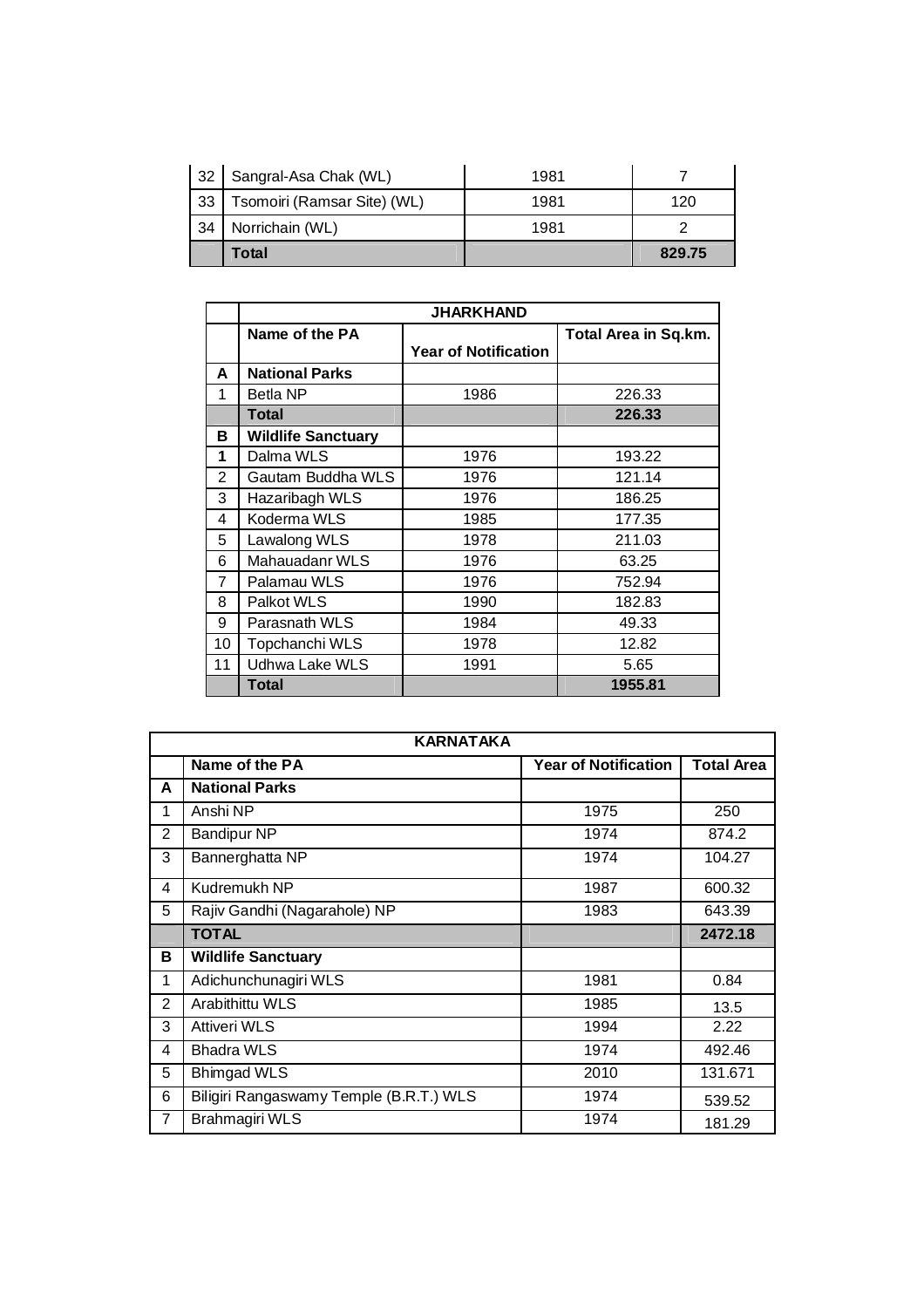| 8              | Cauvery WLS                                  | 1987 | 510.52   |
|----------------|----------------------------------------------|------|----------|
| 9              | Dandeli WLS                                  | 1975 | 475.01   |
| 10             | Daroji Bear WLS                              | 1994 | 55.87    |
| 11             | Ghataprabha Bird WLS                         | 1974 | 29.79    |
| 12             | Gudavi WLS                                   | 1989 | 0.73     |
| 13             | Melkote Temple WLS                           | 1974 | 49.82    |
| 14             | Mookambika WLS                               | 1974 | 247      |
| 15             | Nugu WLS                                     | 1974 | 30.32    |
| 16             | Pushpagiri WLS                               | 1987 | 102.96   |
| 17             | Ranebennur Black Buck WLS                    | 1974 | 119      |
| 18             | Ranganathittu Bird WLS                       | 1940 | 0.67     |
| 19             | Sharavathi Valley WLS                        | 1974 | 431.23   |
| 20             | Shettihalli WLS                              | 1974 | 395.6    |
| 21             | Someshwara WLS                               | 1974 | 88.4     |
| 22             | <b>Talakaveri WLS</b>                        | 1987 | 105.01   |
|                | <b>TOTAL</b>                                 |      | 4003.431 |
| C              | <b>Conservator Reserve</b>                   |      |          |
| 1              | Bankapur Peacock Conservation Reserve (Bird) | 2006 | 0.56     |
| $\overline{2}$ | Jayamangali Black Buck Reserve               | 2007 | 3.23     |
|                | <b>TOTAL</b>                                 |      | 3.79     |
| D              | <b>Community Reserve</b>                     |      |          |
| 1              | Kokkare Bellur Community Reserve (Bird)      | 2007 | 3.12     |
|                | <b>TOTAL</b>                                 |      | 3.12     |
|                | <b>GRAND TOTAL</b>                           |      | 6482.521 |

| <b>KERALA</b> |                              |                             |                   |
|---------------|------------------------------|-----------------------------|-------------------|
|               | Name of the PA               | <b>Year of Notification</b> | <b>Total Area</b> |
| A             | <b>National Park</b>         |                             |                   |
| 1             | Anamudi Shola NP             | 2003                        | 7.5               |
| 2             | Eravikulam NP                | 1978                        | 97                |
| 3             | Mathikettan Shola NP         | 2003                        | 12.82             |
| 4             | Pambadum Shola NP            | 2003                        | 1.318             |
| 5             | Periyar NP                   | 1982                        | 350               |
| 6             | Silent Valley NP             | 1984                        | 89.52             |
|               | <b>Total</b>                 |                             | 558.158           |
| в             | <b>Wildlife Sanctuary</b>    |                             |                   |
| 1             | Aralam WLS                   | 1984                        | 55                |
| 2             | Chimmony WLS                 | 1984                        | 10                |
| 3             | <b>Chinnar WLS</b>           | 1984                        | 90.44             |
| 4             | <b>Chulannur Peafowl WLS</b> | 2007                        | 3.42              |
| 5             | <b>Idukki WLS</b>            | 1976                        | 70                |
| 6             | Kurinjimala WLS              | 2006                        | 32                |
| 7             | Malabar WLS                  | 2010                        | 74.215            |
| 8             | Mangalavanam Bird WLS        | 2004                        | 0.0274            |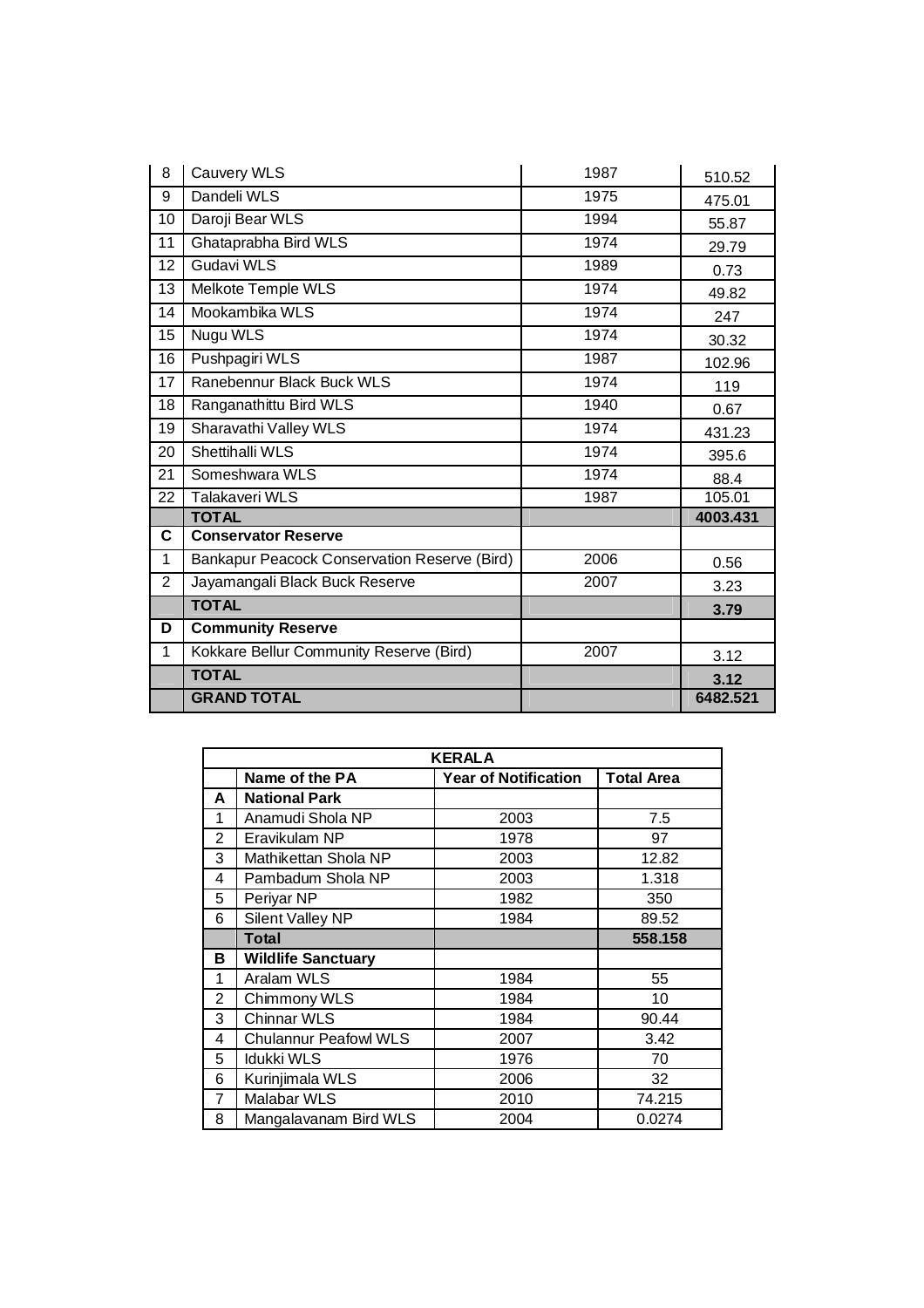| 9  | Neyyar WLS                | 1958 | 128      |
|----|---------------------------|------|----------|
| 10 | Parambikulam WLS          | 1985 | 285      |
| 11 | Peechi-Vazhani WLS        | 1958 | 125      |
| 12 | Peppara WLS               | 1983 | 53       |
| 13 | Periyar WLS               | 1975 | 427      |
| 14 | Shendurney WLS            | 1984 | 100.32   |
| 15 | <b>Thattekad Bird WLS</b> | 1983 | 25       |
| 16 | Wayanad WLS               | 1973 | 344.44   |
|    | <b>Total</b>              |      | 1822.862 |
| D  | <b>Community Reserve</b>  |      |          |
| 1  | Kadalundi- Vallikkunnu    | 2007 | 1.5      |
|    | Total                     |      | 1.5      |
|    | <b>Grand Total</b>        |      | 2382.52  |

| <b>LAKSHADWEEP</b> |                                                                    |      |      |  |
|--------------------|--------------------------------------------------------------------|------|------|--|
|                    | <b>Total Area</b><br>Name of the PA<br><b>Year of Notification</b> |      |      |  |
|                    | <b>National Parks</b>                                              |      |      |  |
|                    | <b>Total</b>                                                       |      |      |  |
| в                  | <b>Wildlife Sanctuary</b>                                          |      |      |  |
|                    | Pitti WLS (Bird)                                                   | 2002 | 0.01 |  |
|                    | Total                                                              |      | 0 Q1 |  |

| <b>MADHYA PRADESH</b> |                           |                             |                   |
|-----------------------|---------------------------|-----------------------------|-------------------|
|                       | Name of the PA            | <b>Year of Notification</b> | <b>Total Area</b> |
| A                     | <b>National Parks</b>     |                             |                   |
| 1                     | Bandhavgarh NP            | 1968                        | 448.85            |
| $\overline{2}$        | Fossil NP                 | 1983                        | 0.27              |
| 3                     | Kanha NP                  | 1955                        | 940               |
| 4                     | Madhav NP                 | 1956                        | 375.22            |
| 5                     | Panna NP                  | 1982                        | 542.67            |
| 6                     | Pench (Priyadarshini) NP  | 1983                        | 292.85            |
| 7                     | Sanjay NP                 | 1981                        | 466.88            |
| 8                     | Satpura NP                | 1981                        | 585.17            |
| 9                     | Van Vihar NP              | 1981                        | 4.45              |
|                       | <b>Total</b>              |                             | 3656.36           |
| В                     | <b>Wildlife Sanctuary</b> |                             |                   |
| 1                     | Bagdara WLS               | 1978                        | 478               |
| $\overline{2}$        | Bori WLS                  | 1977                        | 485.72            |
| 3                     | Gandhi Sagar WLS          | 1983                        | 368.62            |
| 4                     | Ghatigaon WLS             | 1981                        | 511               |
| 5                     | Karera WLS                | 1981                        | 202.21            |
| 6                     | Ken Gharial WLS           | 1981                        | 45.2              |
| $\overline{7}$        | Kheoni WLS                | 1955                        | 122.7             |
| 8                     | Narsighgarh WLS           | 1974                        | 59.19             |
| 9                     | National Chambal WLS      | 1978                        | 435               |
| 10                    | Noradehi WLS              | 1975                        | 1,194.67          |
| 11                    | Orcha WLS                 | 1994                        | 44.91             |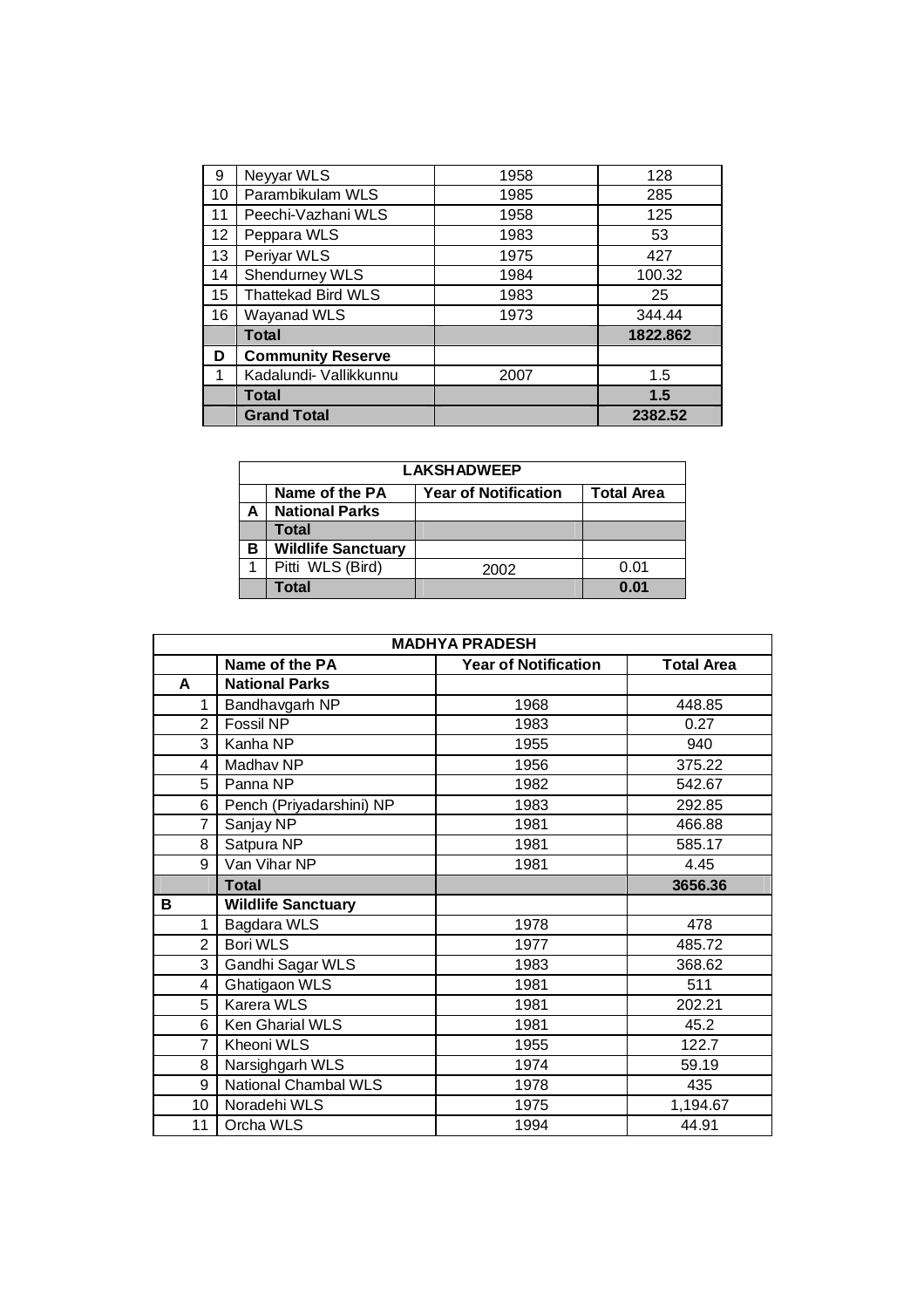| 12 | Pachmarhi WLS           | 1977 | 417.78 |
|----|-------------------------|------|--------|
| 13 | Kuno WLS                | 1981 | 344.68 |
| 14 | Panna (Gangau) WLS      | 1979 | 68.14  |
| 15 | Panpatha WLS            | 1983 | 245.84 |
| 16 | Pench WLS               | 1977 | 118.47 |
| 17 | Phen WLS                | 1983 | 110.74 |
| 18 | <b>Ralamandal WLS</b>   | 1989 | 2.34   |
| 19 | Ratapani WLS            | 1983 | 823.84 |
| 20 | Sailana WLS             | 1983 | 12.96  |
| 21 | Sanjay Dubri WLS        | 1975 | 364.59 |
| 22 | Sardarpur WLS           | 1983 | 348.12 |
| 23 | Singhori WLS            | 1976 | 287.91 |
| 24 | Son Gharial WLS         | 1974 | 41.8   |
| 25 | Veerangna Durgawati WLS | 1997 | 23.97  |
|    | <b>Total</b>            |      | 7158.4 |

|                 | <b>MAHARASHTRA</b>              |                             |                   |  |
|-----------------|---------------------------------|-----------------------------|-------------------|--|
|                 | Name of the PA                  | <b>Year of Notification</b> | <b>Total Area</b> |  |
| A               | <b>National Parks</b>           |                             |                   |  |
| $\mathbf{1}$    | Chandoli NP                     | 2004                        | 317.67            |  |
| $\overline{2}$  | Gugamal NP                      | 1987                        | 361.28            |  |
| 3               | Nawegaon NP                     | 1975                        | 133.88            |  |
| 4               | Pench NP                        | 1975                        | 257.26            |  |
| 5               | Sanjay Gandhi (Borivilli) NP    | 1983                        | 86.96             |  |
| 6               | Tadoba NP                       | 1955                        | 116.55            |  |
|                 | <b>TOTAL</b>                    |                             | 1273.6            |  |
| B               | <b>Wildlife Sanctuary</b>       |                             |                   |  |
| 1               | Amba Barwa WLS                  | 1997                        | 127.11            |  |
| $\overline{2}$  | Andhari WLS                     | 1986                        | 509.27            |  |
| $\overline{3}$  | Aner Dam WLS                    | 1986                        | 82.94             |  |
| 4               | Bhamragarh WLS                  | 1997                        | 104.38            |  |
| 5               | Bhimashankar WLS                | 1985                        | 130.78            |  |
| 6               | <b>Bor WLS</b>                  | 1970                        | 61.1              |  |
| $\overline{7}$  | Chaprala WLS                    | 1986                        | 134.78            |  |
| 8               | Deolgaon-Rehkuri WLS            | 1980                        | 2.17              |  |
| 9               | Dhyanganga WLS                  | 1997                        | 205.23            |  |
| 10              | Gautala WLS                     | 1986                        | 260.61            |  |
| 11              | <b>Great Indian Bustard WLS</b> | 1979                        | 8496.44           |  |
| $\overline{12}$ | Jaikwadi WLS                    | 1986                        | 341.05            |  |
| 13              | Kalsubai Harishchandragad WLS   | 1986                        | 361.71            |  |
| 14              | Karnala WLS                     | 1968                        | 4.48              |  |
| 15              | Karanjasohol WLS                | 2000                        | 18.32             |  |
| 16              | Katepurna WLS                   | 1988                        | 73.63             |  |
| 17              | Koyana WLS                      | 1985                        | 423.55            |  |
| 18              | Lonar WLS                       | 2000                        | 1.17              |  |
| 19              | <b>Malvan Marine WLS</b>        | 1987                        | 29.122            |  |
| 20              | Mayureswar Supe WLS             | 1997                        | 5.15              |  |
| 21              | <b>Melghat WLS</b>              | 1985                        | 778.75            |  |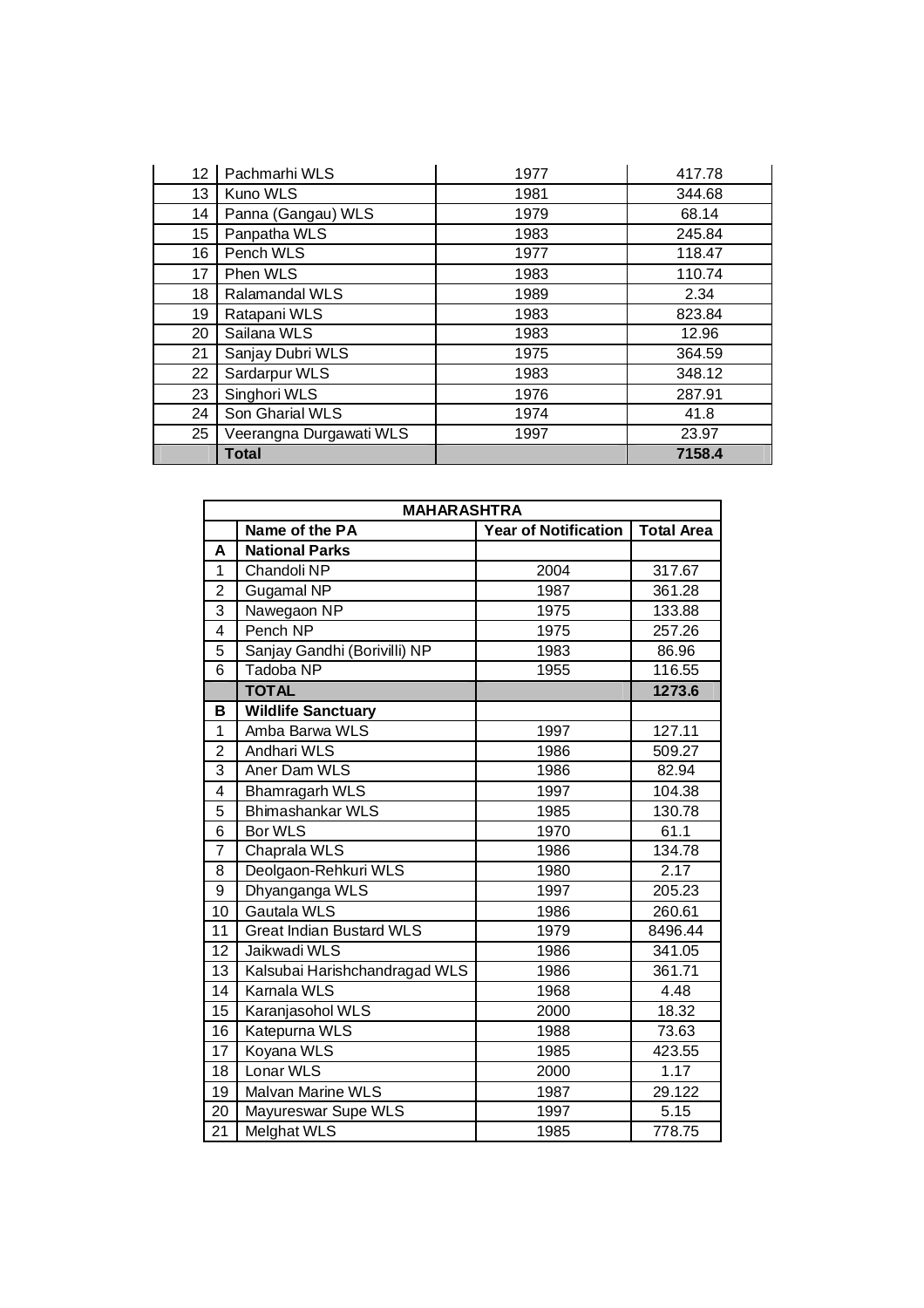| 22 | Nagzira WLS                  | 1970 | 152.81   |
|----|------------------------------|------|----------|
| 23 | Naigaon Mayur WLS            | 1994 | 29.89    |
| 24 | Nandur Madhameshwar WLS      | 1986 | 100.12   |
| 25 | Namala WLS                   | 1997 | 12.35    |
| 26 | Painganga WLS                | 1986 | 324.62   |
| 27 | Phansad WLS                  | 1986 | 69.79    |
| 28 | Radhanagari WLS              | 1958 | 351.16   |
| 29 | Sagareshwar WLS              | 1985 | 10.87    |
| 30 | Tansa WLS                    | 1981 | 304.81   |
| 31 | <b>Tipeshwar WLS</b>         | 1997 | 148.63   |
| 32 | Tungareshwar WLS             | 2003 | 85       |
| 33 | <b>Yawal WLS</b>             | 1969 | 177.52   |
| 34 | Yedsi Ramlin Ghat WLS        | 1997 | 22.38    |
| 35 | Wan WLS                      | 1997 | 211      |
|    | <b>TOTAL</b>                 |      | 14152.69 |
| C  | <b>Conservation Reserve</b>  |      |          |
| 1  | Bhorkada Conservatin Reserve | 2008 | 3.49     |
|    | <b>Total</b>                 |      | 3.49     |

| <b>ORISSA</b>   |                             |                             |                   |
|-----------------|-----------------------------|-----------------------------|-------------------|
|                 | Name of the PA              | <b>Year of Notification</b> | <b>Total Area</b> |
| A               | <b>National Parks</b>       |                             |                   |
| 1               | Bhitarkanika NP             | 1988                        | 145               |
| $\overline{2}$  | Simlipal NP                 | 1980                        | 845.7             |
|                 | <b>TOTAL</b>                |                             | 990.7             |
| B               | <b>Wildlife Sanctuary</b>   |                             |                   |
| 1               | <b>Badrama WLS</b>          | 1987                        | 304.03            |
| $\overline{2}$  | <b>Baisipalli WLS</b>       | 1981                        | 168.35            |
| 3               | <b>Balukhand Konark WLS</b> | 1984                        | 71.72             |
| 4               | <b>Bhitarkanika WLS</b>     | 1975                        | 525               |
| 5               | Chandaka Dampara WLS        | 1982                        | 175.79            |
| 6               | Chilika (Nalaban) WLS       | 1987                        | 15.53             |
| $\overline{7}$  | Debrigarh WLS               | 1985                        | 346.91            |
| 8               | Gahirmatha (Marine) WLS     | 1997                        | 1,435.00          |
| 9               | Hadgarh WLS                 | 1980                        | 191.06            |
| 10              | <b>Karlapat WLS</b>         | 1982                        | 147.66            |
| 11              | Khalasuni WLS               | 1982                        | 116               |
| 12              | Kotagarh WLS                | 1981                        | 399.5             |
| 13              | Kuldiha WLS                 | 1984                        | 272.75            |
| 14              | Lakhari Valley WLS          | 1985                        | 185.87            |
| $\overline{15}$ | Nandankanan WLS             | 1979                        | 14.16             |
| 16              | Satkosia Gorge WLS          | 1976                        | 745.52            |
| $\overline{17}$ | <b>Simlipal WLS</b>         | 1979                        | 1,354.30          |
| 18              | Sunabeda WLS                | 1988                        | 500               |
|                 | <b>TOTAL</b>                |                             | 6969.15           |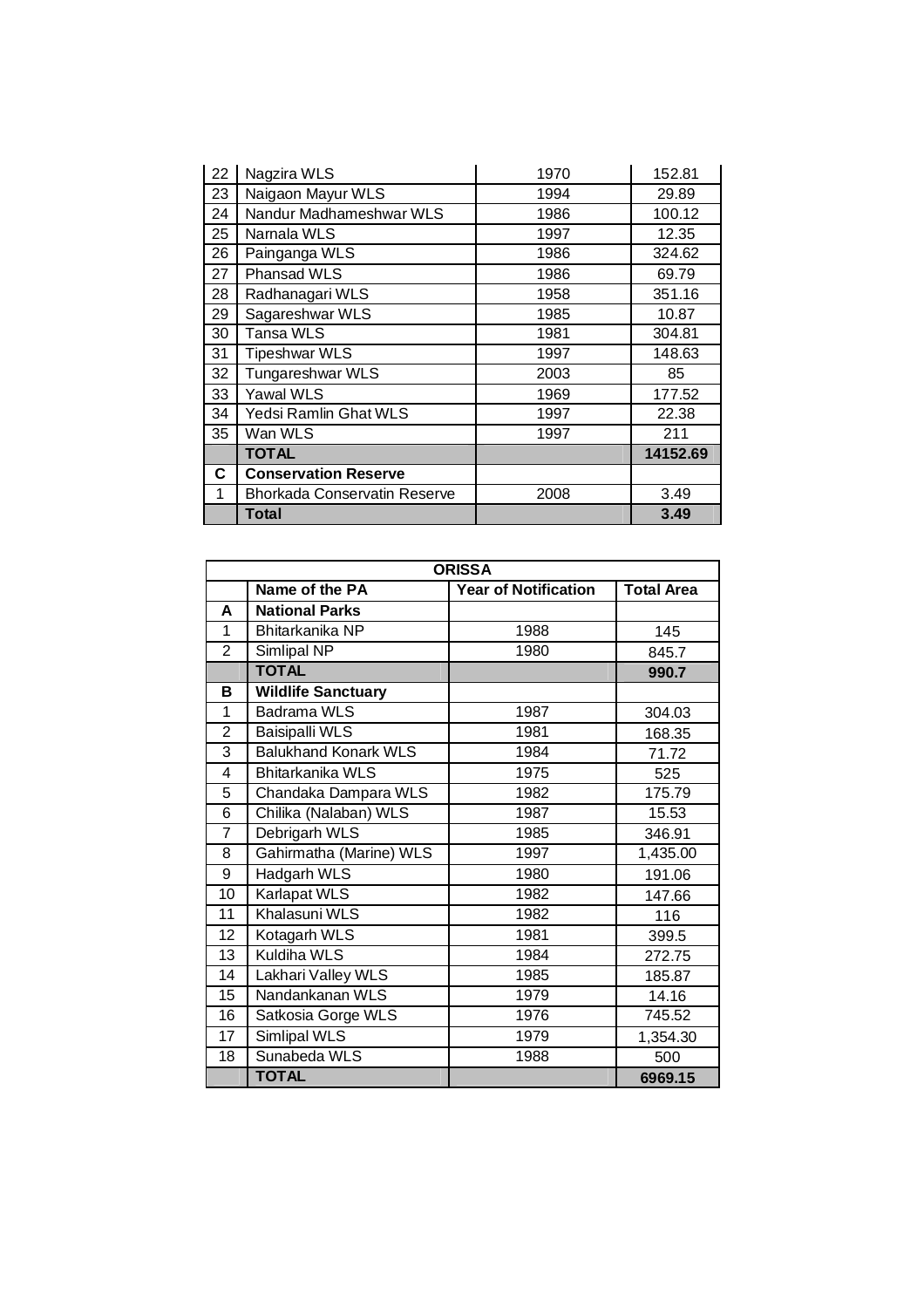|                | <b>PUNJAB</b>                           |                             |                   |
|----------------|-----------------------------------------|-----------------------------|-------------------|
|                | Name of the PA                          | <b>Year of Notification</b> | <b>Total Area</b> |
| A              | <b>National Parks</b>                   |                             |                   |
|                | <b>Total</b>                            |                             |                   |
| в              | <b>Wildlife Sanctuary</b>               |                             |                   |
| 1              | <b>Abohar WLS</b>                       | 1975                        | 186.5             |
| $\mathbf{2}$   | <b>Bir Aishvan WLS</b>                  | 1952                        | 2.64              |
| 3              | <b>Bir Bhadson WLS</b>                  | 1952                        | 10.23             |
| 4              | <b>Bir Bunerheri WLS</b>                | 1952                        | 6.62              |
| 5              | Bir Dosanjh WLS                         | 1952                        | 5.18              |
| 6              | <b>Bir Gurdialpura WLS</b>              | 1977                        | 6.2               |
| $\overline{7}$ | <b>Bir Mehaswala WLS</b>                | 1952                        | 1.23              |
| 8              | <b>Bir Motibagh WLS</b>                 | 1952                        | 6.54              |
| 9              | Harike Lake WLS                         | 1982                        | 86                |
| 10             | Jhajjar Bacholi WLS                     | 2003                        | 1.16              |
| 11             | Kathlaur Kushlian WLS                   | 2002                        | 7.58              |
| 12             | Takhni-Rehampur WLS                     | 1993                        | 3.82              |
|                | <b>Total</b>                            |                             | 323.7             |
| C              | <b>Conservation Reserve</b>             |                             |                   |
| 1              | Rakh Sarai Amanat Khan Con, Res.        | 2010                        | 4.95              |
|                | <b>Total</b>                            |                             | 4.95              |
| D              | <b>Community Reserve</b>                |                             |                   |
| 1              | Lalwan Community Reserve                | 2007                        | 12.67             |
| 2              | Keshopur-Chhamb<br>Community<br>Reserve | 2007                        | 3.4               |
|                | <b>Total</b>                            |                             | 16.07             |

| <b>Pondicherry</b> |                                                                          |      |      |  |
|--------------------|--------------------------------------------------------------------------|------|------|--|
|                    | Year of<br>Name of the<br><b>Notification</b><br><b>Total Area</b><br>PА |      |      |  |
|                    | <b>Wildlife</b><br><b>Sanctuary</b>                                      |      |      |  |
|                    | Oussudu WLS                                                              | 2008 | 3.90 |  |
|                    | Total                                                                    |      | 3.90 |  |

| <b>RAJASTHAN</b> |                            |                             |                   |
|------------------|----------------------------|-----------------------------|-------------------|
|                  | Name of the PA             | <b>Year of Notification</b> | <b>Total Area</b> |
| А                | <b>National Parks</b>      |                             |                   |
|                  | Mukundra Hills (Darrah) NP | 2003                        | 200.54            |
| 2                | Desert NP                  | 1980                        | 3,162.00          |
| 3                | Keoladeo Ghana NP          | 1981                        | 28.73             |
| 4                | Ranthambhore NP            | 1980                        | 282               |
| 5                | Sariska NP                 | 1982                        | 273.8             |
|                  | <b>Total</b>               |                             | 3947.07           |
| в                | <b>Wildlife Sanctuary</b>  |                             |                   |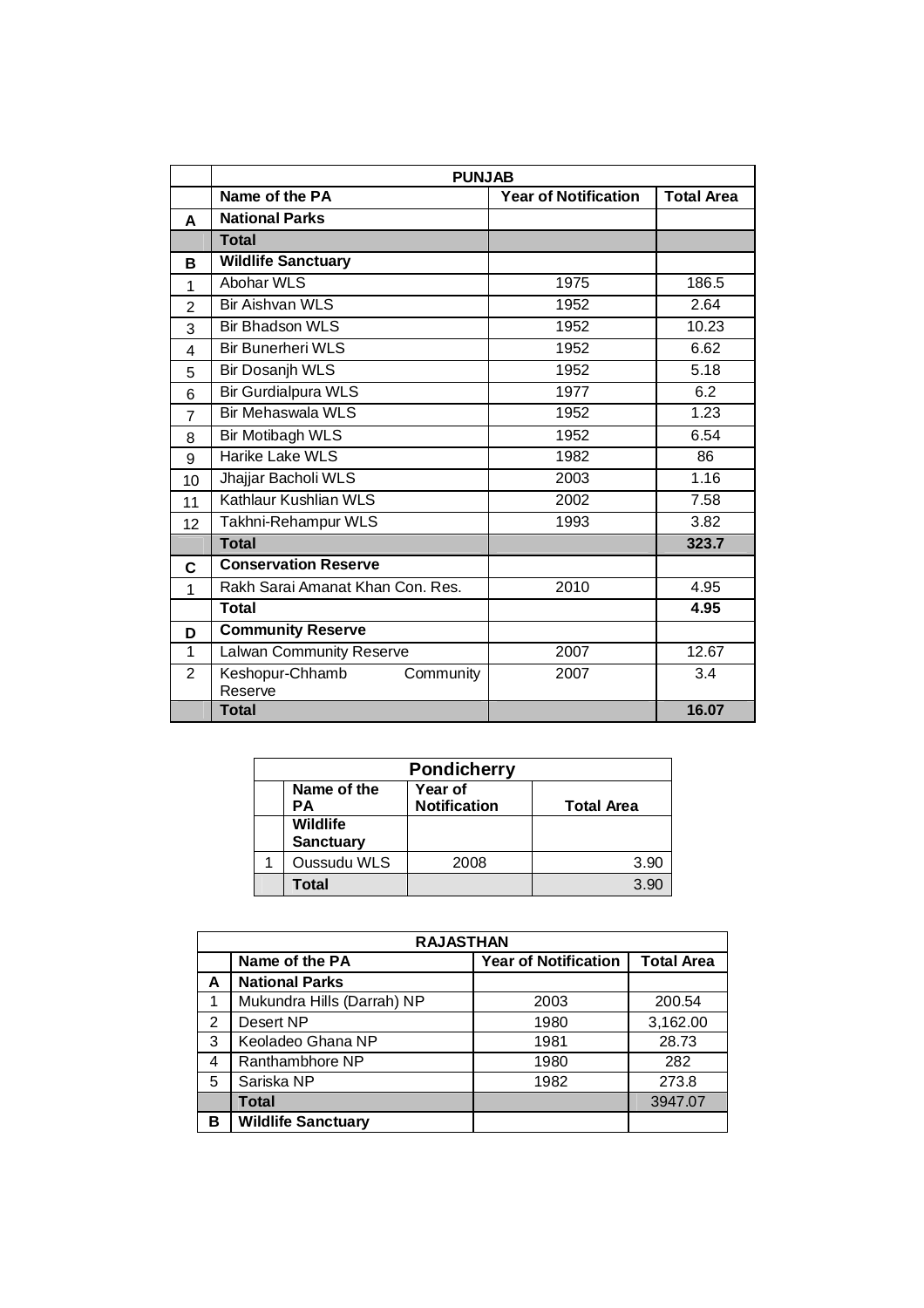| 1              | <b>Bandh Baratha WLS</b>            | 1985 | 199.5   |
|----------------|-------------------------------------|------|---------|
| $\overline{c}$ | <b>Bassi WLS</b>                    | 1988 | 138.69  |
| 3              | <b>Bhensrodgarh WLS</b>             | 1983 | 229.14  |
| 4              | Darrah WLS                          | 1955 | 80.75   |
| 5              | Jaisamand WLS                       | 1955 | 52      |
| 6              | Jamwa Ramgarh WLS                   | 1982 | 300     |
| $\overline{7}$ | Jawahar Sagar WLS                   | 1975 | 153.41  |
| 8              | Kailadevi WLS                       | 1983 | 676.38  |
| 9              | Kesarbagh WLS                       | 1955 | 14.76   |
| 10             | Kumbhalgarh WLS                     | 1971 | 608.58  |
| 11             | Mount Abu WLS                       | 1960 | 112.98  |
| 12             | Nahargarh WLS                       | 1980 | 50      |
| 13             | <b>National Chambal WLS</b>         | 1979 | 274.75  |
| 14             | Phulwari Ki Nal WLS                 | 1983 | 692.68  |
| 15             | Ramgarh Vishdhari WLS               | 1982 | 252.79  |
| 16             | Ramsagar WLS                        | 1955 | 34.4    |
| 17             | Sajjangarh WLS                      | 1987 | 5.19    |
| 18             | Sariska WLS                         | 1955 | 219     |
| 19             | Sawaimadhopur WLS                   | N.A. | 131.3   |
| 20             | Sawai Man Singh WLS                 | 1984 | 103.25  |
| 21             | Shergarh WLS                        | 1983 | 98.71   |
| 22             | Sitamata WLS                        | 1983 | 422.94  |
| 23             | Tal Chhapper WLS                    | 1971 | 7.19    |
| 24             | Todgarh Raoli WLS                   | 1983 | 495.27  |
| 25             | Van Vihar WLS                       | 1955 | 25.6    |
|                | <b>Total</b>                        |      | 5379.26 |
| $\mathbf C$    | <b>Conservation Reserves</b>        |      |         |
| $\mathbf{1}$   | <b>Bisalpur Con Res</b>             | 2008 | 48.31   |
| $\overline{2}$ | Jor Beed Gadwala Bikaner Con<br>Res | 2008 | 56.47   |
| 3              | Sundha Mata Con Res                 | 2010 | 117.49  |
|                | <b>Total</b>                        |      | 222.27  |

|   | <b>TAMILNADU</b>              |                             |                   |  |
|---|-------------------------------|-----------------------------|-------------------|--|
|   | Name of the PA                | <b>Year of Notification</b> | <b>Total Area</b> |  |
| A | <b>National Parks</b>         |                             |                   |  |
| 1 | Guindy NP                     | 1976                        | 2.82              |  |
| 2 | Gulf of Mannar Marine NP      | 1980                        | 6.23              |  |
| 3 | Indira Gandhi (Annamalai) NP  | 1989                        | 117.1             |  |
| 4 | Mudumalai NP                  | 1990                        | 103.23            |  |
| 5 | Mukurthi NP                   | 1990                        | 78.46             |  |
|   | <b>Total</b>                  |                             | 307.84            |  |
| в | <b>Wildlife Sanctuary</b>     |                             |                   |  |
| 1 | Chitrangudi Bird WLS          | 1989                        | 0.48              |  |
| 2 | Indira Gandhi (Annamalai) WLS | 1972                        | 841.49            |  |
| 3 | <b>Kalakad WLS</b>            | 1976                        | 223.58            |  |
| 4 | Kanjirankulam Bird WLS        | 1989                        | 1.04              |  |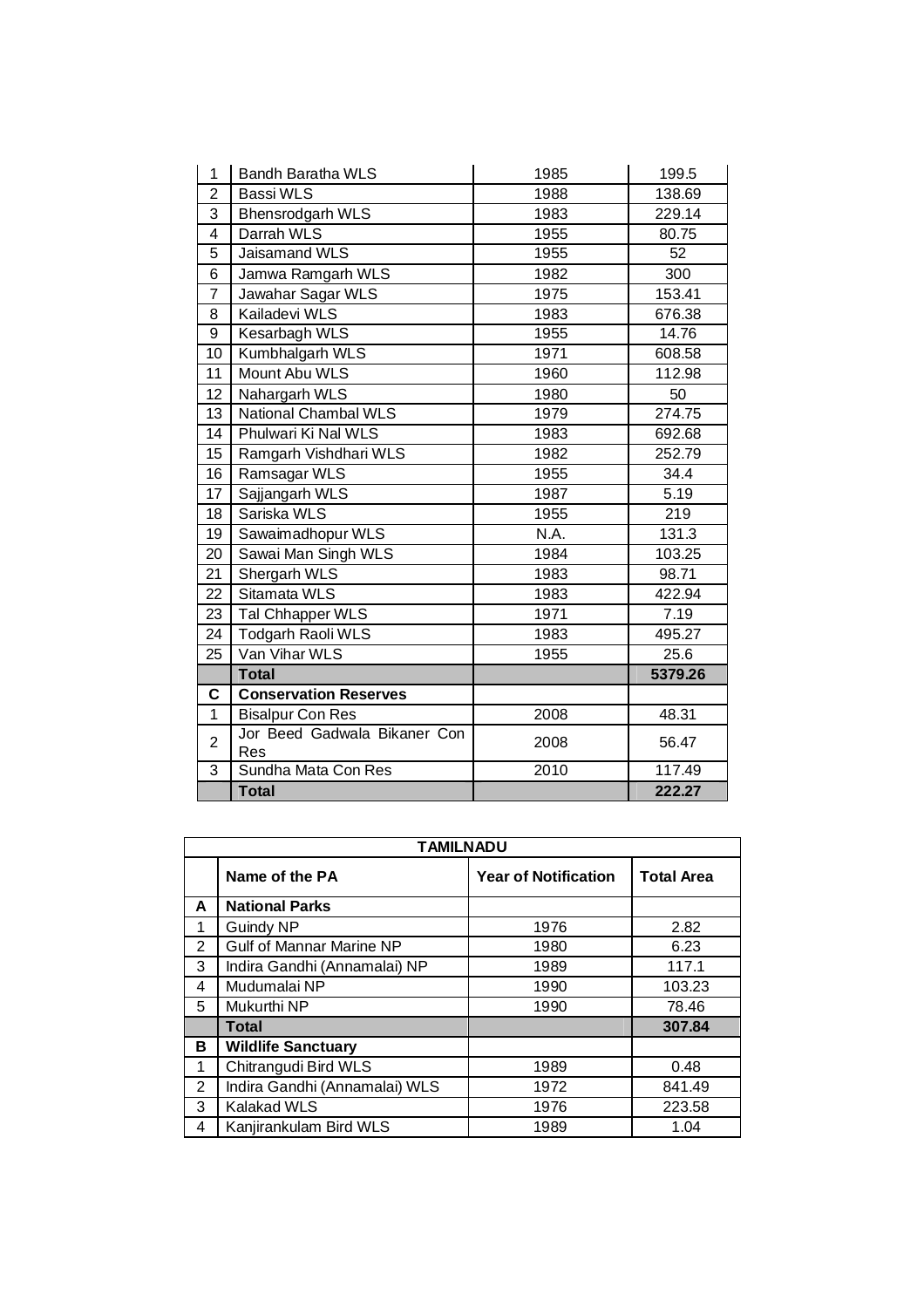| 5  | Kanyakumari WLS                                      | 2002 | 457.78  |
|----|------------------------------------------------------|------|---------|
| 6  | Karaivetti WLS                                       | 1999 | 4.54    |
| 7  | Karikili WLS                                         | 1989 | 0.61    |
| 8  | Kilaselvanur-Melaselvanur WLS                        | 1998 | 5.93    |
| 9  | Kuthankulam-Kadankulam WLS                           | 1994 | 1.29    |
| 10 | Mudumalai WLS                                        | 1940 | 217.76  |
| 11 | Mundanthurai WLS                                     | 1977 | 567.38  |
| 12 | Point Calimere WLS                                   | 1967 | 17.26   |
| 13 | <b>Pulicat Lake WLS</b>                              | 1980 | 153.67  |
| 14 | Satyamangalam WS                                     | 2008 | 524.35  |
| 15 | Srivilliputhur<br>Squirrel<br>Grizzled<br><b>WLS</b> | 1988 | 485.2   |
| 16 | Udayamarthandapuram Lake WLS                         | 1991 | 0.45    |
| 17 | Vaduvoor WLS                                         | 1991 | 1.28    |
| 18 | Vedanthangal WLS                                     | 1936 | 0.3     |
| 19 | Vellanadu (Blackbuck) WLS                            | 1987 | 16.41   |
| 20 | Vellode WLS                                          | 1997 | 0.77    |
| 21 | Vettangudi WLS                                       | 1977 | 0.38    |
|    | <b>Total</b>                                         |      | 3521.95 |
| C. | <b>Conservation Reserve</b>                          |      |         |
| 1  | Thiruppudai- maruthur Birds                          | 2005 | 0.03    |
|    | <b>Total</b>                                         |      | 0.03    |
|    | <b>Grand Total</b>                                   |      | 3829.82 |

|    | <b>UTTAR PRADESH</b>     |                             |                   |  |
|----|--------------------------|-----------------------------|-------------------|--|
|    | Name of the PA           | <b>Year of Notification</b> | <b>Total Area</b> |  |
| A  | <b>National Parks</b>    |                             |                   |  |
| 1  | Dudhwa NP                | 1977                        | 490               |  |
|    | <b>Total</b>             |                             | 490               |  |
| в  | <b>Wildlife Santuary</b> |                             |                   |  |
| 1  | <b>Bakhira WLS</b>       | 1990                        | 28.94             |  |
| 2  | Chandraprabha WLS        | 1957                        | 78                |  |
| 3  | Hastinapur WLS           | 1986                        | 2,073.00          |  |
| 4  | Kaimur WLS               | 1982                        | 500.73            |  |
| 5  | Katerniaghat WLS         | 1976                        | 400.09            |  |
| 6  | <b>Kishanpur WLS</b>     | 1972                        | 227               |  |
| 7  | Lakh Bahosi WLS          | 1988                        | 80.24             |  |
| 8  | Mahavir Swami WLS        | 1977                        | 5.41              |  |
| 9  | National Chambal WLS     | 1977                        | 635               |  |
| 10 | Nawabganj WLS            | 1984                        | 2.25              |  |
| 11 | Okhala WLS               | 1990                        | 4                 |  |
| 12 | Parvati Aranga WLS       | 1990                        | 10.84             |  |
| 13 | Patna WLS                | 1990                        | 1.09              |  |
| 14 | Ranipur WLS              | 1977                        | 230.31            |  |
| 15 | Saman Bird WLS           | 1990                        | 5.26              |  |
| 16 | Samaspur WLS             | 1984                        | 7.99              |  |
| 17 | Sandi WLS                | 1990                        | 3.09              |  |
| 18 | Sohagibarwa WLS          | 1987                        | 428.2             |  |
| 19 | Sohelwa WLS              | 1988                        | 452.47            |  |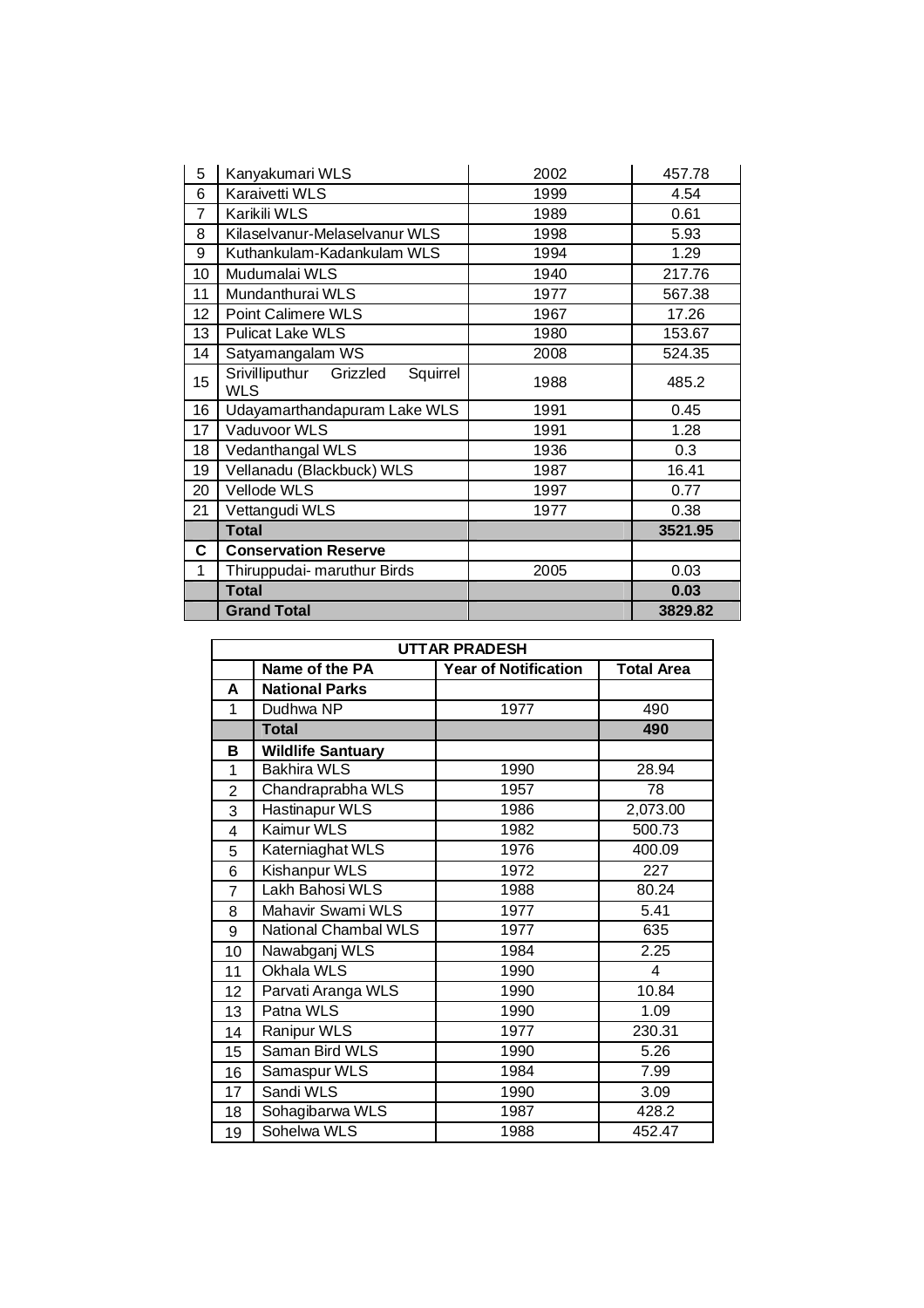| 20 | <b>Sur Sarovar WLS</b> | 1991 | 4.03    |
|----|------------------------|------|---------|
| 21 | Surha Tal WLS          | 1991 | 34.32   |
| 22 | Turtle WLS             | 1989 |         |
| 23 | Vijai Sagar WLS        | 1990 | 2.62    |
|    | Total                  |      | 5221.88 |
|    | <b>Grand Total</b>     |      | 5711.88 |

|                | <b>UTTARAKHAND</b>               |                             |                   |  |
|----------------|----------------------------------|-----------------------------|-------------------|--|
|                | Name of the PA                   | <b>Year of Notification</b> | <b>Total Area</b> |  |
|                |                                  |                             |                   |  |
| A              | <b>National Parks</b>            |                             |                   |  |
| 1              | Corbett NP                       | 1936                        | 520.82            |  |
| $\overline{2}$ | Gangotri NP                      | 1989                        | 2390.02           |  |
| 3              | Govind NP                        | 1990                        | 472.08            |  |
| 4              | Nanda Devi NP                    | 1982                        | 624.6             |  |
| 5              | Rajaji NP                        | 1983                        | 820.42            |  |
| 6              | Valley of Flowers NP             | 1982                        | 87.5              |  |
|                | <b>Total</b>                     |                             | 4915.44           |  |
| в              | <b>Wildlife Sanctuary</b>        |                             |                   |  |
| 1              | <b>Askot Musk Deer WLS</b>       | 1986                        | 599.93            |  |
| $\overline{2}$ | <b>Binsar WLS</b>                | 1988                        | 45.59             |  |
| 3              | Govind Pashu Vihar WLS           | 1955                        | 485.89            |  |
| 4              | <b>Kedarnath WLS</b>             | 1972                        | 975.2             |  |
| 5              | Mussoorie WLS                    | 1993                        | 10.82             |  |
| 6              | Sonanadi WLS                     | 1987                        | 301.18            |  |
|                | <b>Total</b>                     |                             | 2418.61           |  |
| C              | <b>Conservation Reserve</b>      |                             |                   |  |
| 1              | Asan Barage Wetland CR<br>(Bird) | 2005                        | 4.44              |  |
| $\overline{2}$ | Jhilmi Jheel CR(Bird)            | 2005                        | 37.84             |  |
|                | <b>Total</b>                     |                             | 42.28             |  |
|                | <b>Grand Total</b>               |                             | 7376.33           |  |

| <b>WEST BENGAL</b> |                                                                    |      |          |  |  |
|--------------------|--------------------------------------------------------------------|------|----------|--|--|
|                    | Name of the PA<br><b>Year of Notification</b><br><b>Total Area</b> |      |          |  |  |
| A                  | <b>National Parks</b>                                              |      |          |  |  |
| 1                  | <b>Buxa NP</b>                                                     | 1997 | 117.1    |  |  |
| $\overline{2}$     | Gorumara NP                                                        | 1998 | 79.45    |  |  |
| 3                  | Neora Valley NP                                                    | 1992 | 88       |  |  |
| 4                  | Singalila NP                                                       | 1992 | 78.6     |  |  |
| 5                  | Sunderban NP                                                       | 1984 | 1,330.10 |  |  |
|                    | <b>Total</b>                                                       |      | 1,693.25 |  |  |
| в                  | <b>Wildlife Sanctuary</b>                                          |      |          |  |  |
| 1                  | <b>Ballavpur WLS</b>                                               | 1977 | 2.02     |  |  |
| $\overline{2}$     | Bethuadahari WLS                                                   | 1998 | 0.67     |  |  |
| 3                  | Bibhutibhusan WLS                                                  | 1998 | 0.64     |  |  |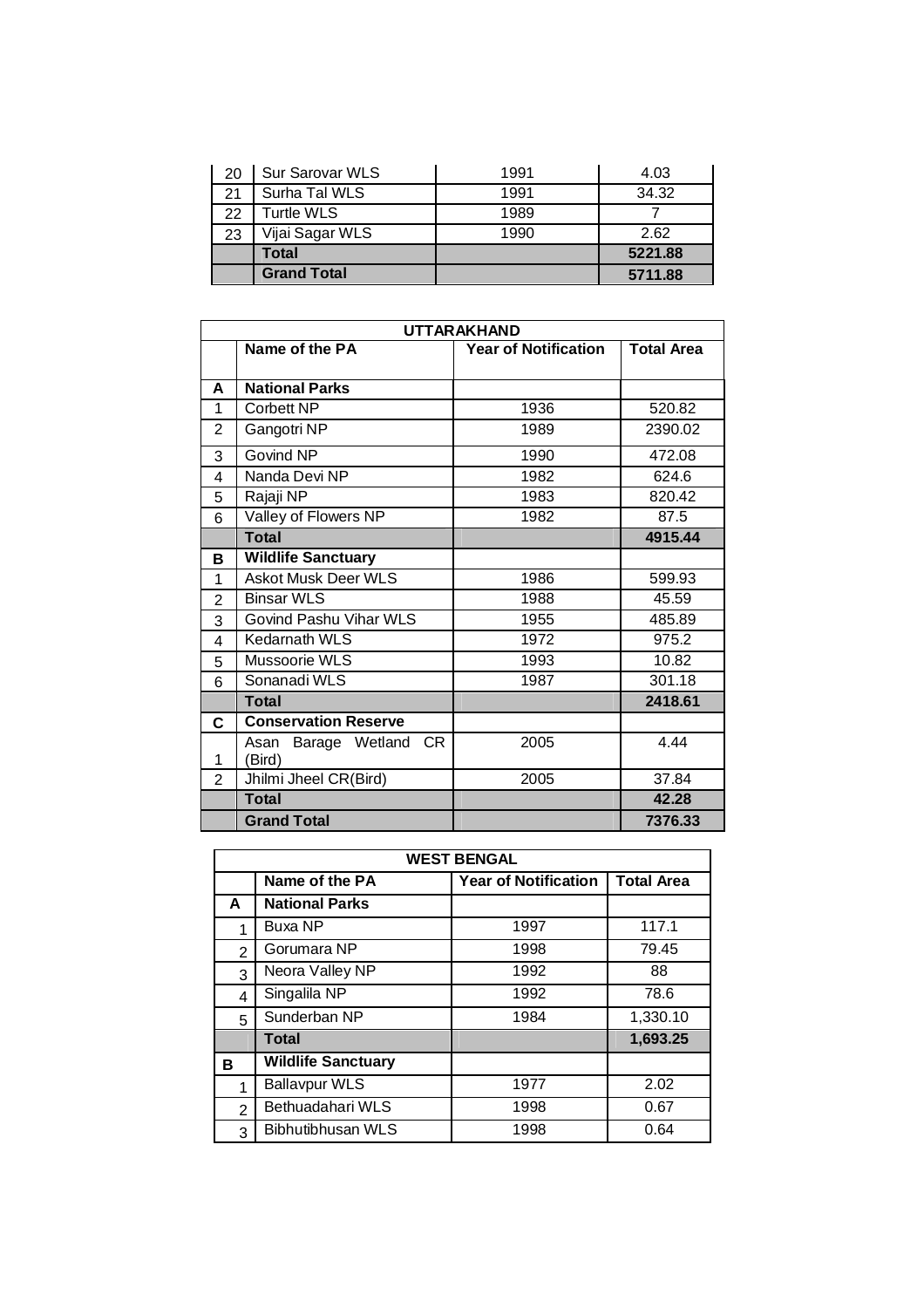| 4               | <b>Buxa WLS</b>                               | 1990 | 368.99   |
|-----------------|-----------------------------------------------|------|----------|
| 5               | Chapramari WLS                                | 1998 | 9.6      |
| 6               | <b>Bird</b><br>Chintamani<br>Kar<br>Sanctuary | 1982 | 0.1      |
| 7               | Haliday Island WLS                            | 1976 | 5.95     |
| 8               | Jaldapara WLS                                 | 1998 | 216.51   |
| 9               | Jorepokhri Salamander<br>WLS                  | 1985 | 0.04     |
| 10              | Lothian Island WLS                            | 1998 | 38       |
| 11              | Mahananda WLS                                 | 1998 | 158.04   |
| 12 <sub>2</sub> | Raiganj WLS                                   | 1985 | 1.3      |
| 13              | Ramnabagan WLS                                | 1981 | 0.14     |
| 14              | Sajnakhali WLS                                | 1976 | 362.4    |
| 15              | Senchal WLS                                   | 1998 | 38.88    |
|                 | Total                                         |      | 1203.28  |
|                 | <b>Grand total</b>                            |      | 2,896.53 |

|   | <b>DELHI</b>                           |                                |                      |  |
|---|----------------------------------------|--------------------------------|----------------------|--|
|   | Name of the PA                         | Year of<br><b>Notification</b> | <b>Total</b><br>Area |  |
| А | <b>National Parks</b>                  |                                |                      |  |
|   |                                        |                                |                      |  |
|   | <b>Total</b>                           |                                |                      |  |
| в | <b>Wildlife Sanctuary</b>              |                                |                      |  |
|   | Asola Bhati (Indira Priyadarshini) WLS | 1986                           | 27.82                |  |
|   | <b>Total</b>                           |                                | 27.82                |  |
|   | <b>Grand Total</b>                     |                                | 27.82                |  |

| <b>ARUNACHAL PRADESH</b> |                             |                             |            |
|--------------------------|-----------------------------|-----------------------------|------------|
|                          | Name of the PA              | <b>Year of Notification</b> | Total Area |
| A                        | <b>National Parks</b>       |                             |            |
| 1                        | Mouling NP                  | 1986                        | 483        |
| $\overline{2}$           | Namdapha NP                 | 1983                        | 1,807.82   |
|                          | Total                       |                             | 2290.82    |
| в                        | <b>Wildlife Sanctuary</b>   |                             |            |
| 1                        | D'Ering Memorial (Lali) WLS | 1978                        | 190        |
| $\mathcal{P}$            | Dibang WLS                  | 1991                        | 4,149.00   |
| 3                        | Eaglenest WLS               | 1989                        | 217        |
| 4                        | Itanagar WLS                | 1978                        | 140.3      |
| 5                        | Kamlang WLS                 | 1989                        | 783        |
| 6                        | Kane WLS                    | 2007                        | 31         |
| $\overline{7}$           | Mehao WLS                   | 1980                        | 281.5      |
| 8                        | Pakhui/ Pakke WLS           | 1977                        | 861.95     |
| 9                        | Sessa Orchid WLS            | 1982                        | 100        |
| 10                       | Tale Valley WLS             | 1995                        | 337        |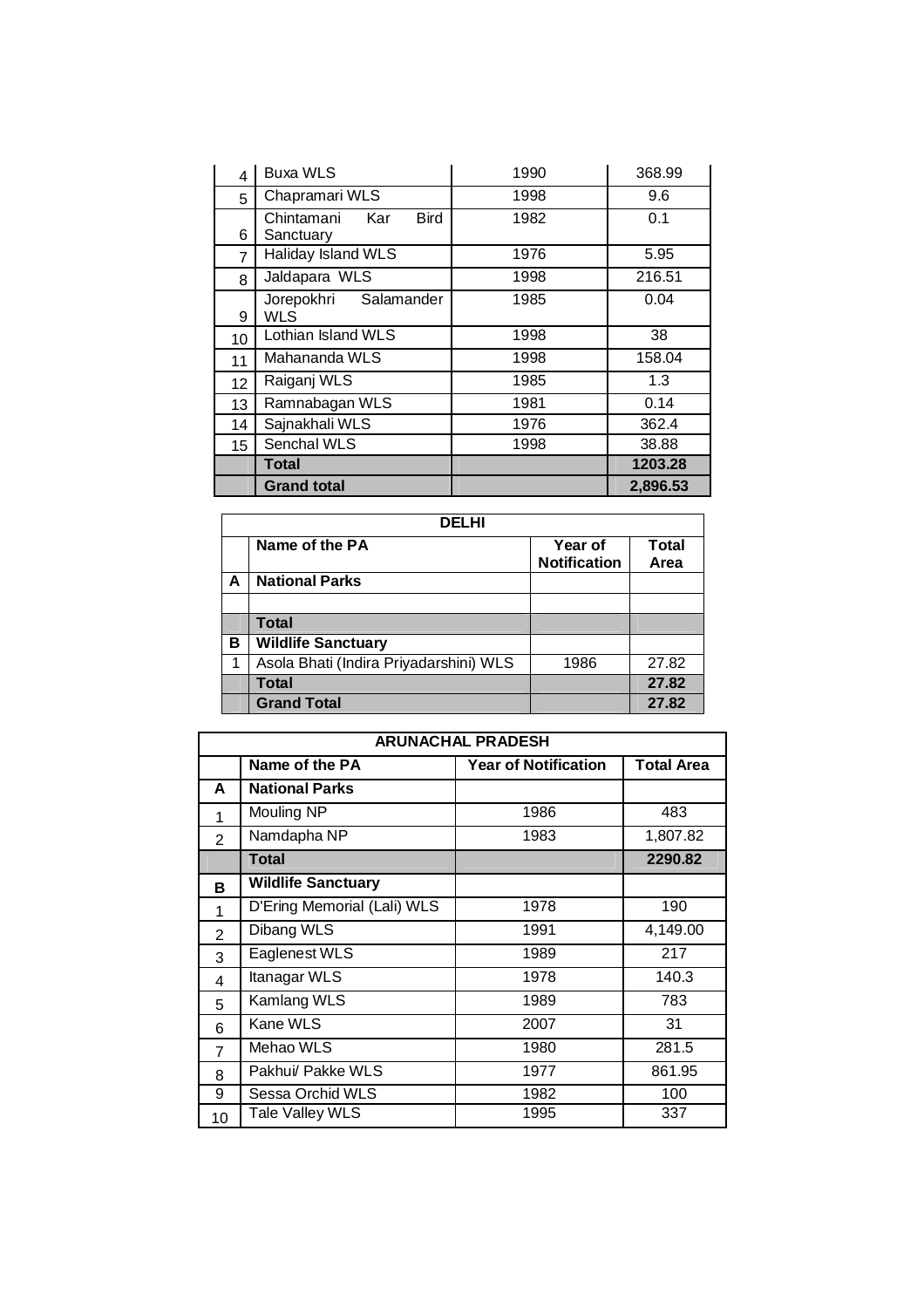| $\overline{A}$ | Yordi-Rabe Supse WLS | 2007 | 397     |
|----------------|----------------------|------|---------|
|                | Total                |      | 7487.75 |
|                | <b>Grand Total</b>   |      | 9778.57 |

|                 | <b>ASSAM</b>                 |                             |                   |  |  |  |  |
|-----------------|------------------------------|-----------------------------|-------------------|--|--|--|--|
|                 | Name of the PA               | <b>Year of Notification</b> | <b>Total Area</b> |  |  |  |  |
| A               | <b>National Parks</b>        |                             |                   |  |  |  |  |
| 1               | Dibru-Saikhowa NP            | 1999                        | 340               |  |  |  |  |
| $\overline{2}$  | Kaziranga NP                 | 1974                        | 858.98            |  |  |  |  |
| $\overline{3}$  | Manas NP                     | 1990                        | 500               |  |  |  |  |
| $\overline{4}$  | Nameri NP                    | 1998                        | 200               |  |  |  |  |
| $\overline{5}$  | Rajiv Gandhi Orang NP        | 1999                        | 78.81             |  |  |  |  |
|                 | <b>Total</b>                 |                             | 1977.79           |  |  |  |  |
| в               | <b>Wildlife Sanctuary</b>    |                             |                   |  |  |  |  |
| 1               | Amchang WLS                  | 2004                        | 78.64             |  |  |  |  |
| $\overline{2}$  | <b>Barail WLS</b>            | 2004                        | 326.25            |  |  |  |  |
| $\overline{3}$  | <b>Barnadi WLS</b>           | 1980                        | 26.22             |  |  |  |  |
| $\overline{4}$  | Bherjan-Borajan-Padumoni WLS | 1999                        | 7.22              |  |  |  |  |
| 5               | <b>Burachapori WLS</b>       | 1995                        | 44.06             |  |  |  |  |
| 6               | Chakrashila WLS              | 1994                        | 45.56             |  |  |  |  |
| 7               | Dihing Patkai WLS            | 2004                        | 111.19            |  |  |  |  |
| 8               | East Karbi Anglong WLS       | 2000                        | 221.81            |  |  |  |  |
| $\overline{9}$  | Garampani WLS                | 1952                        | 6.05              |  |  |  |  |
| $\overline{10}$ | Hollongapar Gibbon WLS       | 1997                        | 20.98             |  |  |  |  |
| $\overline{11}$ | North Karbi Anglong WLS      | 2000                        | 96                |  |  |  |  |
| 12              | Lawkhowa WLS                 | 1979                        | 70.14             |  |  |  |  |
| 13              | Marat Longri WLS             | 2003                        | 451               |  |  |  |  |
| 14              | Nambor WLS                   | 2000                        | 37                |  |  |  |  |
| $\overline{15}$ | Nambor Doigrung WLS          | 2003                        | 97.15             |  |  |  |  |
| 16              | Porbitora WLS                | 1987<br>38.81               |                   |  |  |  |  |
| 17              | Pani-Dihing Bird WLS         | 33.93<br>1995               |                   |  |  |  |  |
| 18              | Sonai Rupai WLS              | 1998                        | 220               |  |  |  |  |
|                 | <b>Total</b>                 |                             | 1932.01           |  |  |  |  |
|                 | <b>Grand Total</b>           |                             | 3909.8            |  |  |  |  |

| <b>MIZORAM</b> |                                                                    |      |       |  |  |  |  |  |  |
|----------------|--------------------------------------------------------------------|------|-------|--|--|--|--|--|--|
|                | Name of the PA<br><b>Year of Notification</b><br><b>Total Area</b> |      |       |  |  |  |  |  |  |
| A              | <b>National Parks</b>                                              |      |       |  |  |  |  |  |  |
|                | Murlen NP                                                          | 2003 | 100   |  |  |  |  |  |  |
| $\mathbf{2}$   | Phawngpui NP                                                       | 1997 | 50    |  |  |  |  |  |  |
|                | Total                                                              |      | 150   |  |  |  |  |  |  |
| в              | <b>Wildlife Sanctuary</b>                                          |      |       |  |  |  |  |  |  |
| 1              | Dampa WLS (TR)                                                     | 1976 | 500   |  |  |  |  |  |  |
| $\mathbf{2}$   | Khawnglung WLS                                                     | 1991 | 35    |  |  |  |  |  |  |
| 3              | Lengteng WLS                                                       | 1999 | 60    |  |  |  |  |  |  |
| 4              | Ngengpui WLS                                                       | 1991 | 110   |  |  |  |  |  |  |
| 5              | Pualreng WLS                                                       | 2004 | 50    |  |  |  |  |  |  |
| 6              | Tawi WLS                                                           | 1978 | 35.75 |  |  |  |  |  |  |
|                | <b>Thorangtlang WLS</b>                                            | 2001 | 50    |  |  |  |  |  |  |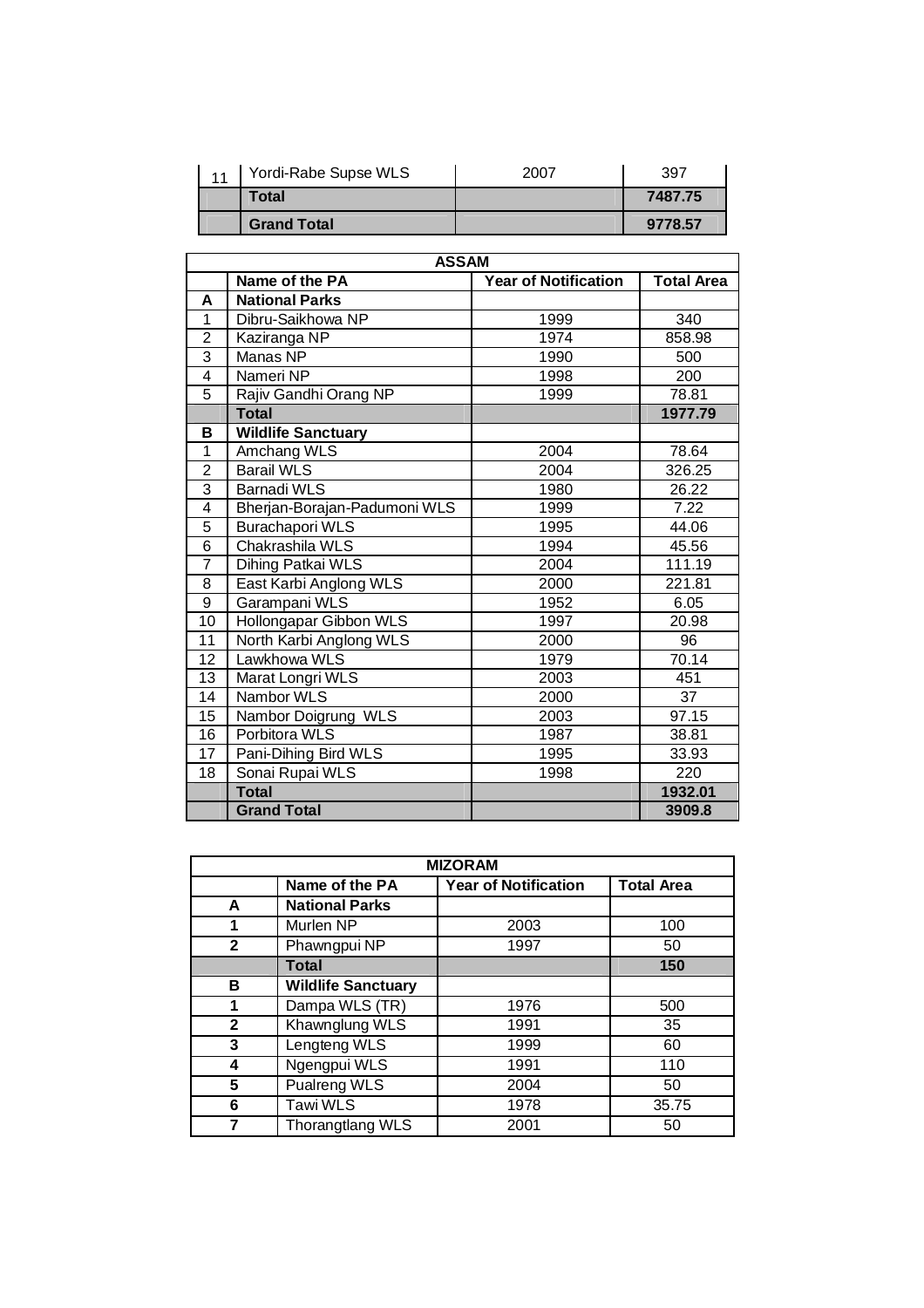| <b>Tokalo WLS</b>  | 2007 | 250     |
|--------------------|------|---------|
| <b>Total</b>       |      | 1090.75 |
| <b>Grand Total</b> |      | 1240.75 |

|                                                                              | <b>MANIPUR</b>            |      |       |  |  |  |  |
|------------------------------------------------------------------------------|---------------------------|------|-------|--|--|--|--|
| Name of the PA<br><b>Total Area</b><br><b>Year of</b><br><b>Notification</b> |                           |      |       |  |  |  |  |
| А                                                                            | <b>National Parks</b>     |      |       |  |  |  |  |
|                                                                              | Keibul-Lamjao NP          | 1977 | 40    |  |  |  |  |
|                                                                              | Total                     |      | 40    |  |  |  |  |
| в                                                                            | <b>Wildlife Sanctuary</b> |      |       |  |  |  |  |
|                                                                              | Yangoupokpi-Lokchao WLS   | 1989 | 184.4 |  |  |  |  |
|                                                                              | Total                     |      | 184.4 |  |  |  |  |
|                                                                              | <b>Grand Total</b>        |      | 224.4 |  |  |  |  |

|                | <b>TRIPURA</b>            |                      |                   |  |  |  |
|----------------|---------------------------|----------------------|-------------------|--|--|--|
|                | Name of the PA            |                      |                   |  |  |  |
|                |                           | year of notification | <b>Total Area</b> |  |  |  |
| A              | <b>National Parks</b>     |                      |                   |  |  |  |
|                | Clouded Leopard NP        | 2007                 | 5.08              |  |  |  |
| $\overline{2}$ | Rajbari National Park     | 2007                 | 31.63             |  |  |  |
|                | <b>Total</b>              |                      | 36.71             |  |  |  |
| в              | <b>Wildlife Sanctuary</b> |                      |                   |  |  |  |
| 1              | Gumti WLS                 | 1988                 | 389.54            |  |  |  |
| 2              | Rowa WLS                  | 1988                 | 0.86              |  |  |  |
| 3              | Sepahijala WLS            | 1987                 | 13.45             |  |  |  |
| 4              | Trishna WLS               | 1987                 | 163.08            |  |  |  |
|                | <b>Total</b>              |                      | 566.93            |  |  |  |

| <b>MEGHALAYA</b> |                                                                    |      |        |  |  |  |  |  |  |
|------------------|--------------------------------------------------------------------|------|--------|--|--|--|--|--|--|
|                  | Name of the PA<br><b>Year of Notification</b><br><b>Total Area</b> |      |        |  |  |  |  |  |  |
| A                | <b>National Parks</b>                                              |      |        |  |  |  |  |  |  |
| 1                | Balphakram NP                                                      | 1985 | 220    |  |  |  |  |  |  |
| 2                | Nokrek Ridge NP                                                    | 1986 | 47.48  |  |  |  |  |  |  |
|                  | <b>Total</b>                                                       |      | 267.48 |  |  |  |  |  |  |
| в                | <b>Wildlife Sanctuary</b>                                          |      |        |  |  |  |  |  |  |
|                  | Baghmara Pitcher Plant WLS                                         | 1984 | 0.02   |  |  |  |  |  |  |
| 2                | Nongkhyllem WLS                                                    | 1981 | 29     |  |  |  |  |  |  |
| 3                | Siju WLS                                                           | 1979 | 5.18   |  |  |  |  |  |  |
|                  | <b>Total</b>                                                       |      | 34.2   |  |  |  |  |  |  |
|                  | <b>Grand Total</b>                                                 |      | 301.68 |  |  |  |  |  |  |

|   | <b>NAGALAND</b>                                                    |      |        |  |  |  |  |  |
|---|--------------------------------------------------------------------|------|--------|--|--|--|--|--|
|   | Name of the PA<br><b>Total Area</b><br><b>Year of Notification</b> |      |        |  |  |  |  |  |
|   |                                                                    |      |        |  |  |  |  |  |
| А | <b>National Parks</b>                                              |      |        |  |  |  |  |  |
|   | Intanki NP                                                         | 1993 | 202.02 |  |  |  |  |  |
|   | Total                                                              |      | 202.02 |  |  |  |  |  |
| в | <b>Wildlife Sanctuary</b>                                          |      |        |  |  |  |  |  |
|   | Fakim WLS                                                          | 1984 | 6 4    |  |  |  |  |  |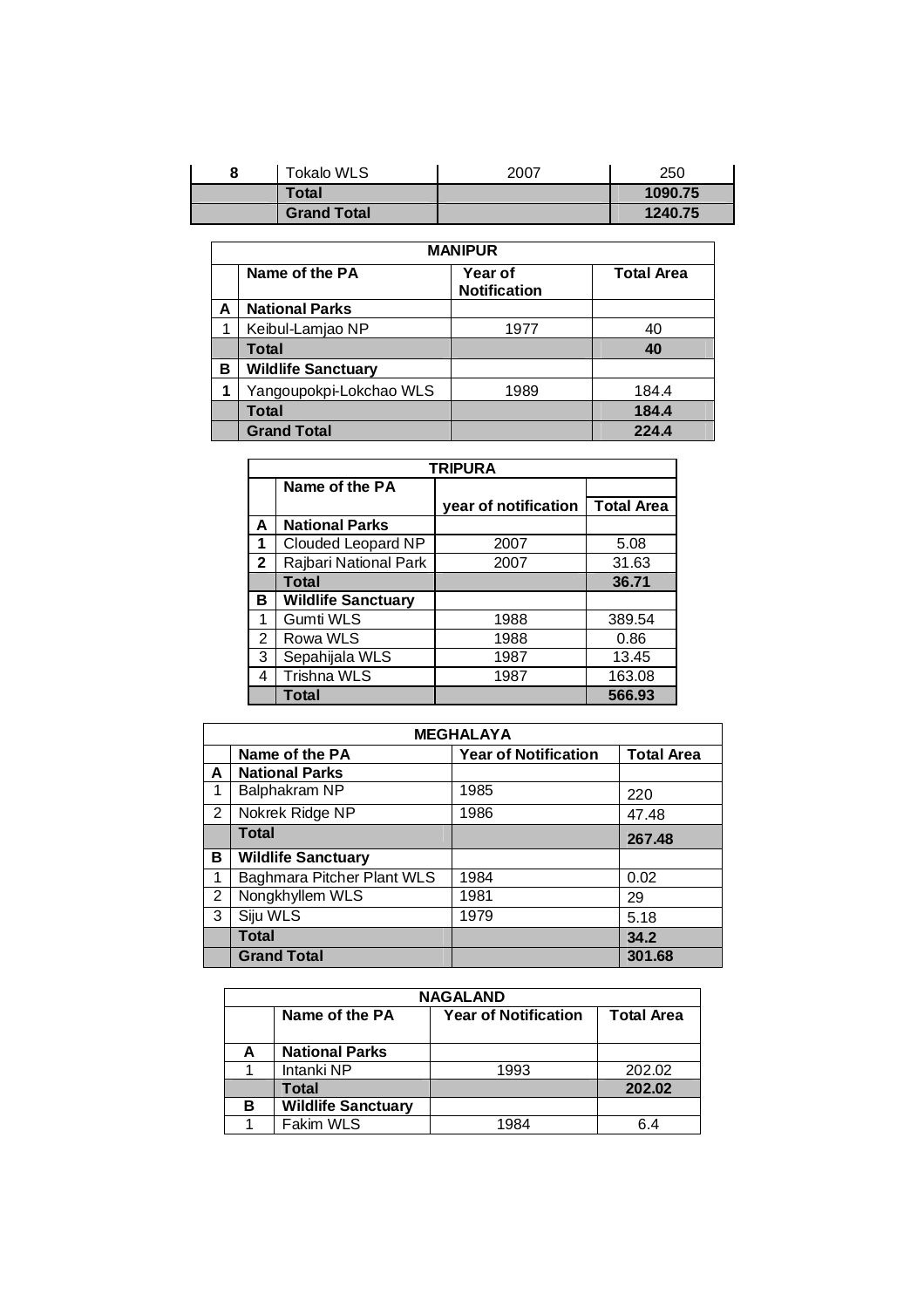| Puliebadze WLS     | 1980 | 9.23   |
|--------------------|------|--------|
| Rangapahar WLS     | 1986 |        |
| Total              |      | 20.33  |
| <b>Grand Total</b> |      | 222.35 |

|              | <b>SIKKIM</b>                     |                                |                   |  |  |  |  |
|--------------|-----------------------------------|--------------------------------|-------------------|--|--|--|--|
|              | Name of the PA                    | Year of<br><b>Notification</b> | <b>Total Area</b> |  |  |  |  |
| A            | <b>National Parks</b>             |                                |                   |  |  |  |  |
| 1            | Khangchendzonga NP                | 1977                           | 1,784.00          |  |  |  |  |
|              | Total                             |                                | 1,784.00          |  |  |  |  |
| в            | <b>Wildlife Sanctuary</b>         |                                |                   |  |  |  |  |
| 1            | Barsey Rhododendron<br><b>WLS</b> | 1996                           | 104               |  |  |  |  |
| $\mathbf{2}$ | Fambong Lho WLS                   | 1984                           | 51.76             |  |  |  |  |
| 3            | Kitam WLS (Bird)                  | 2005                           | 6                 |  |  |  |  |
| 4            | Kyongnosla Alpine WLS             | 1992                           | 31                |  |  |  |  |
| 5            | Maenam WLS                        | 1987                           | 35.34             |  |  |  |  |
| 6            | Pangolakha WLS                    | 2002                           | 128               |  |  |  |  |
| 7            | Shingba (Rhododendron)<br>WLS     | 1992                           | 43                |  |  |  |  |
|              | Total                             |                                | 399.1             |  |  |  |  |
|              | <b>Grand Total</b>                |                                | 2,183.10          |  |  |  |  |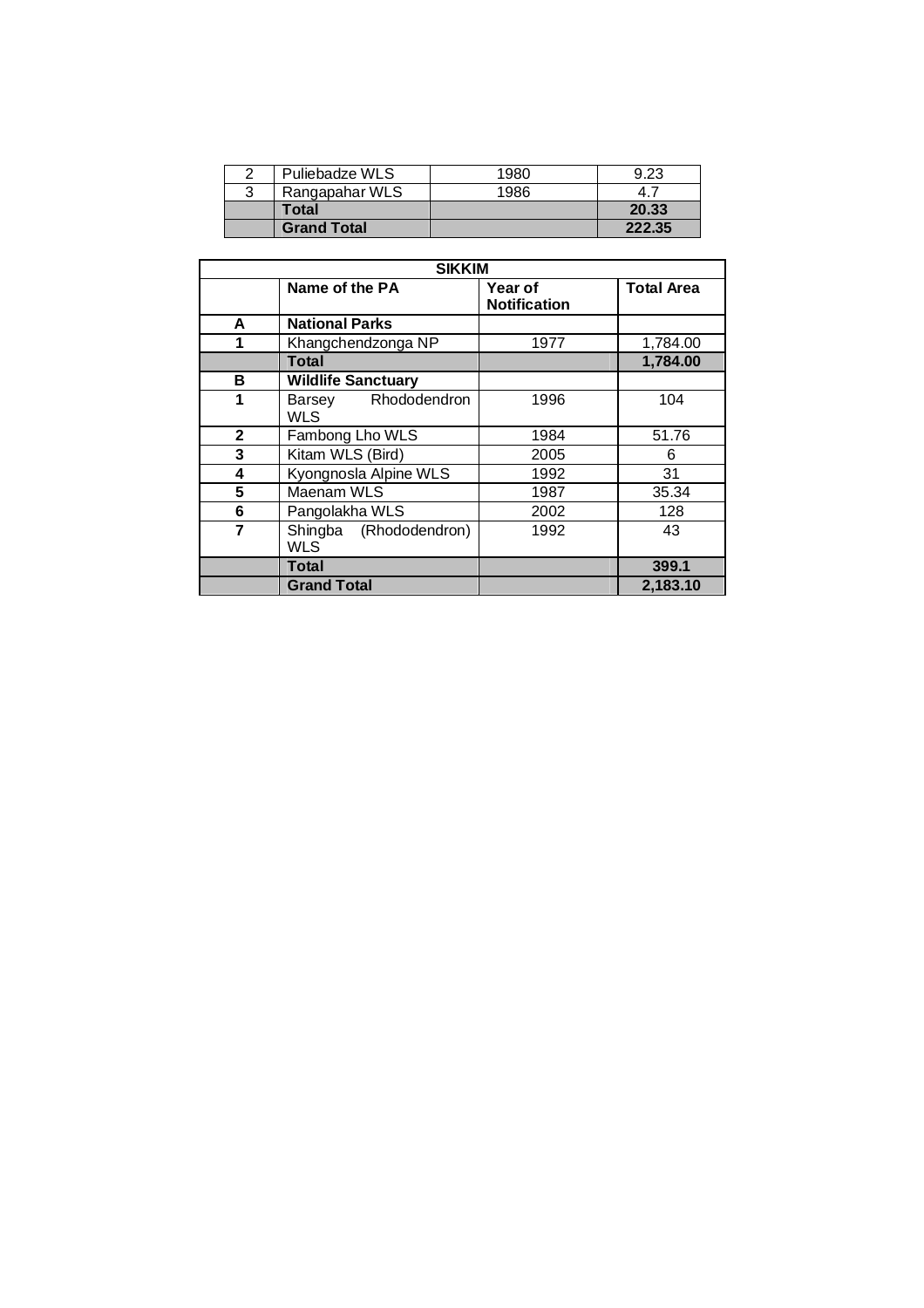# **Annexure II**

| List of the Tiger Reserves in India with year of creation and area |  |  |  |  |  |
|--------------------------------------------------------------------|--|--|--|--|--|
|                                                                    |  |  |  |  |  |

| S.No.           | Year of         | <b>Name of Tiger Reserve</b> | <b>State</b>             | Total area of the                  |
|-----------------|-----------------|------------------------------|--------------------------|------------------------------------|
|                 | <b>Creation</b> |                              |                          | <b>Core/Critical Tiger Habitat</b> |
| 1               | 1973-74         | Bandipur                     | Karnataka                | (in Sq. Kms.)<br>872.24            |
| $\overline{2}$  | 1973-74         | Corbett                      | <b>Uttarakhand</b>       | 821.99                             |
| $\overline{3}$  | 1973-74         | Kanha                        | Madhya Pradesh           | 917.43                             |
| 4               | 1973-74         | Manas                        | Assam                    | 840.04                             |
| $\overline{5}$  | 1973-74         | Melghat                      | Maharashtra              | 1500.49                            |
| 6               | 1973-74         | Palamau                      | Jharkhand                | 414.08                             |
| 7               | 1973-74         | Ranthambhore                 | Rajasthan                | 1113.364                           |
| $\overline{8}$  | 1973-74         | Similipal                    | Orissa                   | 1194.74                            |
| 9               | 1973-74         | Sunderbans                   | <b>West Bengal</b>       | 1699.62                            |
| $\overline{10}$ | 1978-79         | Periyar                      | Kerala                   | 881.00                             |
| $\overline{11}$ | 1978-79         | Sariska                      | Rajasthan                | 681.1124                           |
| $\overline{12}$ | 1982-83         | Buxa                         | <b>West Bengal</b>       | 390.5813                           |
| $\overline{13}$ | 1982-83         | Indravati                    | Chhattisgarh             | 1258.37                            |
| $\overline{14}$ | 1982-83         | Nagarjunsagar                | Andhra Pradesh           | 2527.00                            |
| $\overline{15}$ | 1982.83         | Namdapha                     | Arunachal Pradesh        | 1807.82                            |
| $\overline{16}$ | 1987-88         | Dudhwa                       | <b>Uttar Pradesh</b>     | 1093.79*                           |
| $\overline{17}$ | 1988-89         | Kalakad-Mundanthurai         | <b>Tamil Nadu</b>        | 895.00                             |
| $\overline{18}$ | 1989-90         | Valmiki                      | <b>Bihar</b>             | 840.00*                            |
| $\overline{19}$ | 1992-93         | Pench                        | Madhya Pradesh           | 411.33                             |
| $\overline{20}$ | 1993-94         | Tadoba Andheri               | Maharashtra              | 625.82                             |
| $\overline{21}$ | 1993-94         | Bandhavgarh                  | Madhya Pradesh           | 716.903                            |
| $\overline{22}$ | 1994-95         | Panna                        | Madhya Pradesh           | 576.13                             |
| $\overline{23}$ | 1994-95         | Dampa                        | Mizoram                  | 500.00                             |
| $\overline{24}$ | 1998-99         | <b>Bhadra</b>                | Karnataka                | 492.46                             |
| $\overline{25}$ | 1998-99         | Pench                        | Maharashtra              | 257.26                             |
| $\overline{26}$ | 1999-2000       | Pakke                        | <b>Arunachal Pradesh</b> | 683.45                             |
| $\overline{27}$ | 1999-2000       | Nameri                       | Assam                    | 200.00                             |
| 28              | 1999-2000       | Satpura                      | Madhya Pradesh           | 1339.264                           |
| $\overline{29}$ | 2008-09         | Anamalai                     | <b>Tamil Nadu</b>        | 958.00                             |
| $\overline{30}$ | 2008-09         | Udanti-Sitanadi              | Chhattisgarh             | 851.09                             |
| $\overline{31}$ | 2008-09         | Satkosia                     | Orissa                   | 523.61                             |
| $\overline{32}$ | 2008-09         | Kaziranga                    | Assam                    | 625.58                             |
| $\overline{33}$ | 2008-09         | Achanakmar                   | Chhattisgarh             | 626.195                            |
| 34              | 2008-09         | Dandeli-Anshi                | Karnataka                | 814.884                            |
| 35              | 2008-09         | Sanjay-Dubri                 | Madhya Pradesh           | 831.25*                            |
| 36              | 2008-09         | Mudumalai                    | <b>Tamil Nadu</b>        | 321.00                             |
| $\overline{37}$ | 2008-09         | Nagarhole                    | Karnataka                | 643.35                             |
| $\overline{38}$ | 2008-09         | Parambikulam                 | Kerala                   | 390.89                             |
| $\overline{39}$ | 2009-10         | Sahyadri                     | Maharashtra              | <b>Notification Awaited</b>        |
|                 |                 | <b>Total</b>                 |                          | 32137.14                           |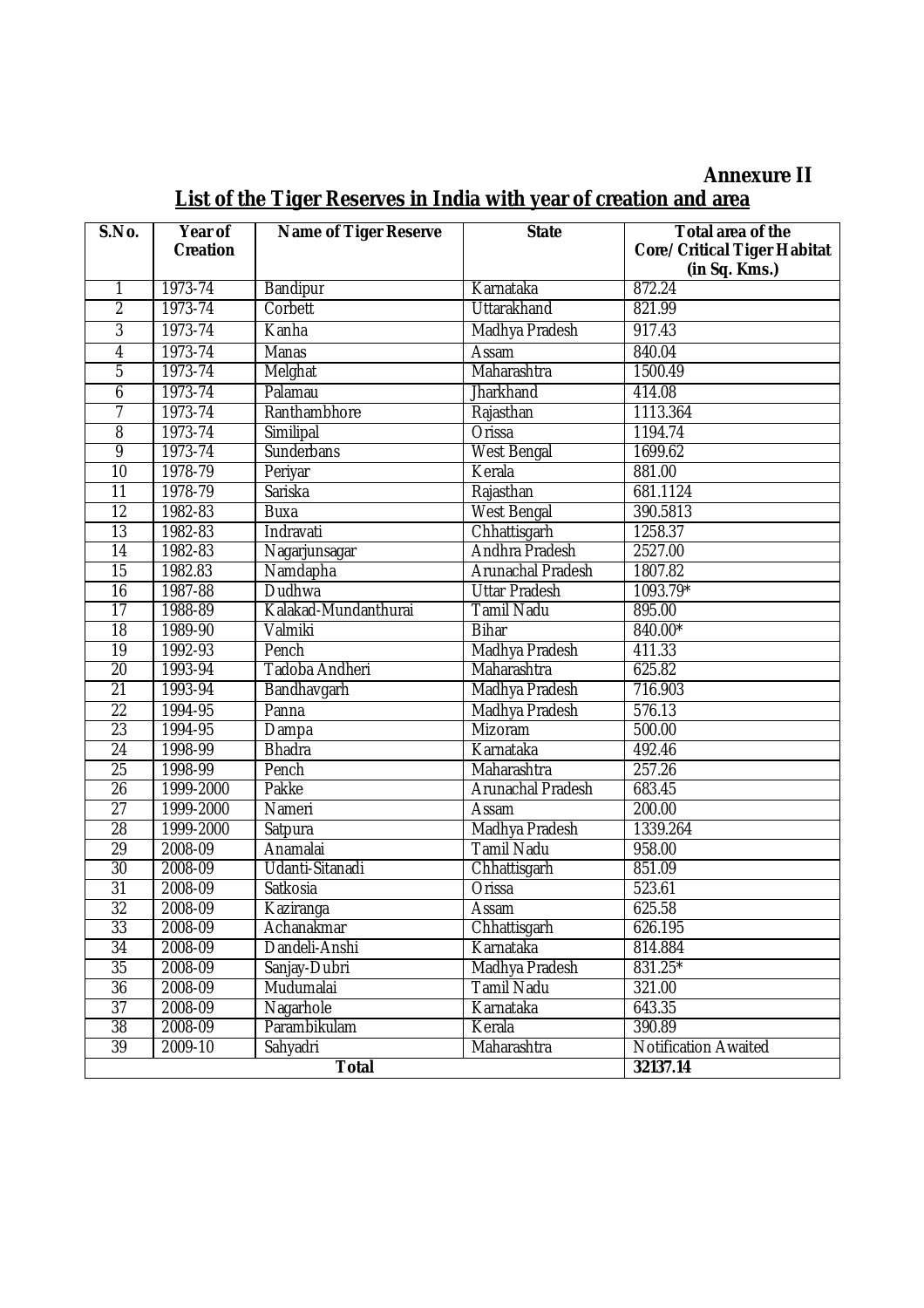## **Annexure-III**

# **ELEPHANT RESERVES IN INDIA**

| SI.<br>No.              | <b>Elephant Range</b>                                     | <b>Elephant Reserve</b>                             | <b>State</b>         | <b>Total</b><br>Area | P.A. in<br><b>ER</b> |
|-------------------------|-----------------------------------------------------------|-----------------------------------------------------|----------------------|----------------------|----------------------|
|                         |                                                           |                                                     |                      | (Sq.<br>Km)          | (Sq.<br>$Km.$ )      |
| $\mathsf{I}$            | Eastern India<br>(South West Bengal-<br>Jharkhand-Orissa) | 1. Mayurjharna<br>ER(24.10.02)                      | West Bengal          | 414                  |                      |
|                         |                                                           | 2. Singhbhum ER<br>(26.9.01)                        | <b>Jharkhand</b>     | 4530                 | 193                  |
|                         |                                                           | 3. Mayurbhanj ER<br>(29.9.01)                       | <b>Orissa</b>        | 3214                 | 1309                 |
|                         |                                                           | 4. Mahanadi ER<br>$(20.7.02)$ *                     | Orissa               | 1038                 | 964                  |
|                         |                                                           | 5. Sambalpur ER<br>$(27.3.02)$ *                    | Orissa               | 427                  | 427                  |
|                         |                                                           | 6. Baitarni ER#                                     | Orissa               | 1755                 |                      |
|                         |                                                           | 7. South Orissa ER#                                 | Orissa               | 4216                 | 750                  |
|                         |                                                           | 8. Lemru $#$                                        | Chattisgarh          | 450                  |                      |
|                         |                                                           | 9. Badalkhol-<br>Tamorpingla-#                      | Chattisgarh          | 1048.30              | 1154.93              |
| $\overline{\mathsf{I}}$ | North Brahamputra                                         | 10. Kameng ER (19.6.02)                             | Arunachal            | 1892                 | 748                  |
|                         | (Arunachal -<br>Assam)                                    | 11. Sonitpur ER (6.3.03)                            | Assam                | 1420                 | 420                  |
| Ш                       | South Brahamputra<br>(Assam-Arunachal)                    | 12. Dihing-Patkai ER<br>(17.4.03)                   | Assam                | 937                  | 345                  |
|                         |                                                           | 13. South Arunachal ER<br>$(29-2-08)$               | Arunachal            | 1957.50              | 378.13               |
| $\overline{N}$          | Kaziranga<br>(Assam-Nagaland)                             | 14. Kaziranga – Karbi<br>Anglong ER (17.4.03)       | Assam                | 3270                 | 1073                 |
|                         |                                                           | 15. Dhansiri-Lungding<br>ER (19.4.03)               | Assam                | 2740                 |                      |
|                         |                                                           | 16. Intanki ER (28.2.05)                            | Nagaland             | $\overline{202}$     | 202                  |
| $\vee$                  | <b>Eastern Dooars</b><br>(Assam- W. Bengal)               | 17. Chirang-Ripu ER<br>(7.3.03)                     | Assam                | 2600                 | $526+$               |
|                         |                                                           | 18. Eastern Dooars ER<br>(28.8.02)                  | W. Bengal            | 978                  | 484                  |
|                         | <b>Total</b>                                              |                                                     |                      | 3578                 | 1010                 |
| VI                      | E. Himalayas<br>(Meghalaya)                               | 19 Garo Hills ER<br>(31.10.01)                      | Meghalaya            | 3,500                | 402                  |
|                         |                                                           | 20. Khasi Hills ER#                                 | Meghalaya            | 1331                 | $\overline{a}$       |
| VII                     | Nilgiri - Eastern<br>Ghat                                 | 21. Mysore ER (25.11.02)<br>22. Wayanad ER (2.4.02) | Karnataka,<br>Kerala | 6724<br>1200         | 3103<br>394          |